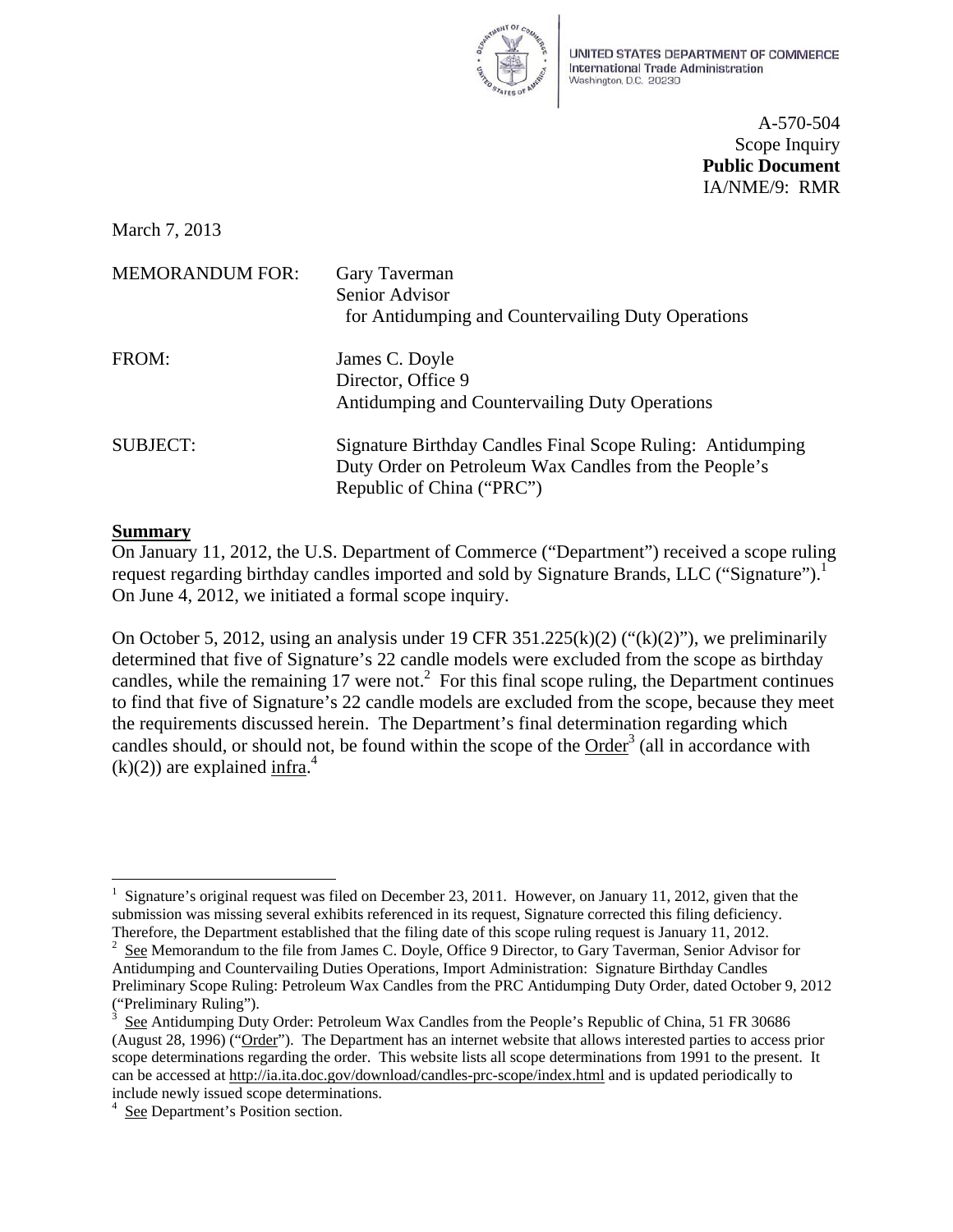## **Background**

On July 26, 2011, we released the Clarification Final Results.<sup>[5](#page-1-0)</sup> During the two-year course of the Department's scope clarification proceedings, we gave parties multiple opportunities to comment on all aspects of the scope of the Order. Comments on the birthday candle exclusion language during this process were minimal (as noted further below).

On January 11, 2012, Signature filed a scope request asking that the Department find that 22 models of "birthday" candles it imports are outside the scope of the Order pursuant to a 19 CFR  $351.225(k)(1)$  ("(k)(1)") analysis. Signature argued that its candles could be excluded under a (k)(2) analysis as well. Parties met with Department officials, and submitted comments and rebuttals from January 30, 2012, through June 19, 2012. On June 4, 2012, we initiated a formal scope inquiry. Parties then submitted comments and rebuttals on June 12, and June 19, 2012, respectively. During the Preliminary Ruling, the Department also requested that parties submit additional factual information pertaining to the physical characteristics of birthday candles in order to refine that aspect of the (k)(2) analysis.

Parties then submitted new factual information comments and rebuttals to factual information on October 19, and October 26, 2012, respectively. In addition, parties submitted case and rebuttal briefs on November 19, and November 28, 2012, respectively.

#### **Legal Framework**

When a request for a scope ruling is filed, the Department examines the scope language of the order at issue and the description of the product contained in the scope ruling request.<sup> $\overline{6}$  $\overline{6}$  $\overline{6}$ </sup> Pursuant to the Department's regulations, the Department may also examine other information, including the description of the merchandise contained in the petition, the records from the investigations, and prior scope determinations made for the same product.<sup>[7](#page-1-2)</sup> If the Department determines that these sources are sufficient to decide the matter, it will issue a final scope ruling as to whether the merchandise is covered by an order.

Conversely, where the descriptions of the merchandise are not dispositive, the Department will consider the five additional factors set forth at 19 CFR 351.225  $(k)(2)$ . These factors are: (1) the physical characteristics of the merchandise; (2) the expectations of the ultimate purchasers; (3) the ultimate use of the product; (4) the channels of trade in which the product is sold; and (5) the manner in which the product is advertised and displayed. The determination as to which

<span id="page-1-0"></span> $5$  Due to a large volume in scope requests at that time, the Department determined that it needed to clarify its interpretation of the Order's scope for analyzing candle scope requests and applying this clarification to pending/future scope requests. As such, the Department decided to make the scope more administrable by establishing a more concise clarification of the scope language. During this process, the Department provided interested parties with the opportunity to present comments and rebuttals on the language of the scope. After a detailed review of the comments submitted by interested parties, the Department decided that the exclusion from the scope would only apply to three types of candles: birthday, utility, and figurine candles. See Petroleum Wax Candles from the People's Republic of China: Final Results of Request for Comments on the Scope of the Antidumping Duty Order, 76 FR 46277 (August 2, 2011) ("Clarification Final Results"), and accompanying Issues and Decision Memorandum ("Clarification Final Results Memo").

<span id="page-1-1"></span> $\frac{6}{7}$  See Walgreen Co. v. United States, 620 F.3d 1350, 1357 (Fed. Cir. 2010).

<span id="page-1-2"></span> $\frac{7}{\text{See}}$  19 CFR 351.225(k)(1).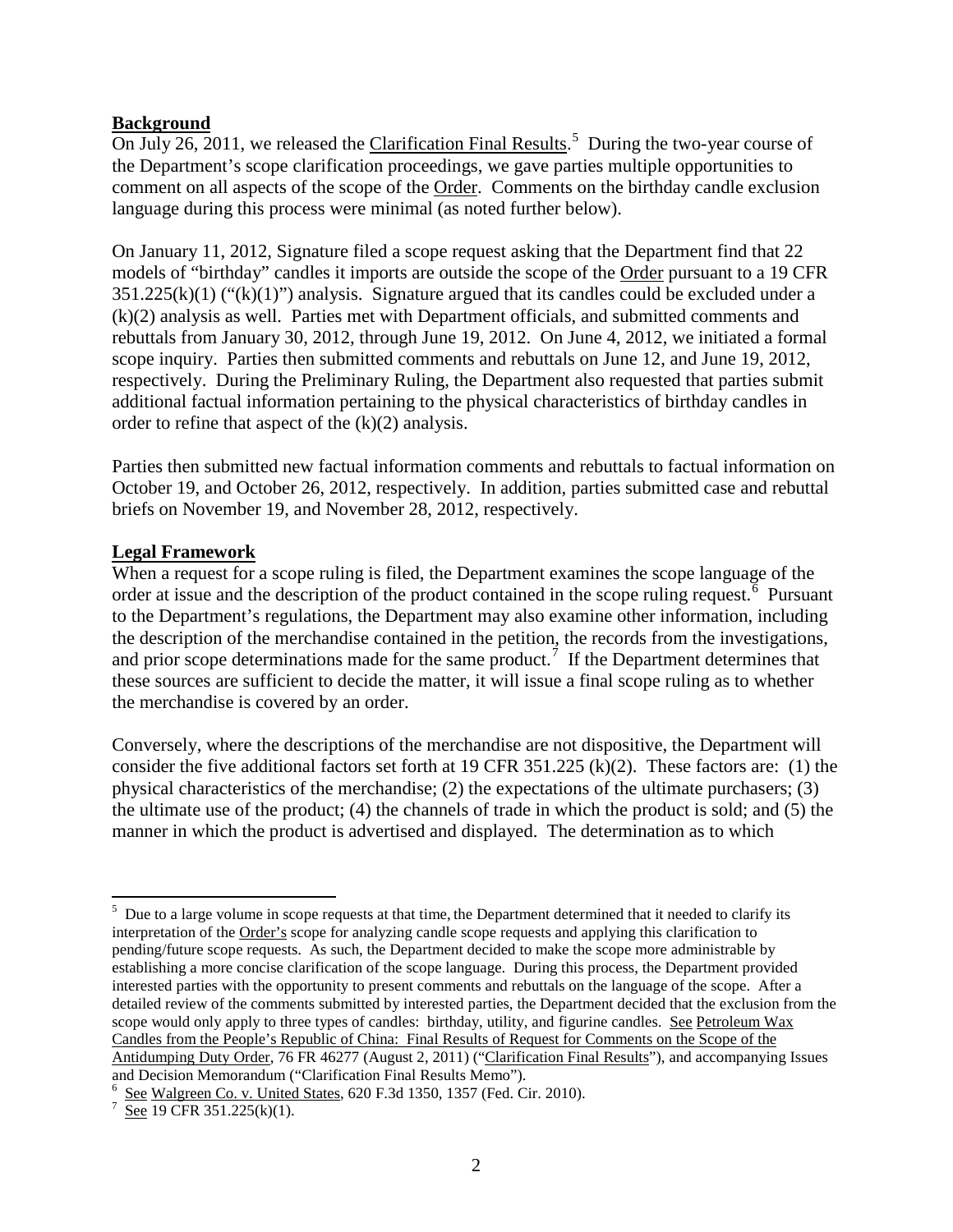analytical framework is most appropriate in any given scope inquiry is made on a case-by-case basis after consideration of all evidence before the Department.

In this case, the Department has considered Signature's request in accordance with  $(k)(1)$  and finds that the descriptions of the products contained in these sources are not dispositive with respect to Signature's candles. Although birthday candles were a specifically contemplated exclusion during the investigation, they were not defined in the petition, the initial investigation, nor in other previous determinations, aside from the Clarification Final Results.<sup>[8](#page-2-0)</sup> Because the birthday candle exclusion was not defined in the sources listed in (k)(1), and because Signature submitted a wide array of candles for consideration, we find that an analysis under  $(k)(1)$  would not be dispositive with respect to the candles at issue. In order to adequately address the realities of the candles market while recognizing the inclusivity of the scope language, we continue to find that an analysis of Signature's 22 candles under (k)(2) is necessary to delineate what candles are encompassed by the exclusion for birthday candles. As a result, the Department will evaluate Signature's request in accordance with  $(k)(2)$ .

# **Scope History**

 $\overline{\phantom{0}}$ 

In its petition filed on September 4, 1985, the National Candle Association ("NCA") requested that the less-than-fair-value antidumping duty investigation ("LTFV investigation") cover:

{c}andles {which} are made from petroleum wax and contain fiber or papercored wicks. They are sold in the following shapes: tapers, spirals, and straightsided dinner candles; rounds, columns, pillars; votives; and various wax-filled containers. These candles may be scented or unscented . . . and are generally used by retail consumers in the home or yard for decorative or lighting purposes.<sup>[9](#page-2-1)</sup>

The Department used this same language to define the scope of the investigation in its notice of initiation. This language carried forward without significant change through the preliminary and final determinations of the LTFV investigation and the Order:

{c}ertain scented or unscented petroleum wax candles made from petroleum wax and having fiber or paper-cored wicks. They are sold in the following shapes: tapers, spirals, and straight-sided dinner candles; rounds, columns, pillars, votives; and various wax-filled containers. $10<sup>10</sup>$  $10<sup>10</sup>$ 

<span id="page-2-0"></span><sup>8</sup> See Clarification Final Results Memo, at 11 (finding that birthday candles continue to be an exclusion from the scope).

<span id="page-2-1"></span><sup>9</sup> See Antidumping Petition on Petroleum Wax Candles from the People's Republic of China (September 4, 1985) ("Petition"), at 7.

<span id="page-2-2"></span><sup>&</sup>lt;sup>10</sup> See Petroleum Wax Candles from the People's Republic of China: Initiation of Antidumping Duty Investigation, 50 FR 39743 (September 30, 1985); see also Petroleum Wax Candles from the People's Republic of China: Preliminary Determination of Sales at Less Than Fair Value, 51 FR 6016 (February 19, 1986); Petroleum Wax Candles from the People's Republic of China: Final Determination of Sales at Less Than Fair Value, 51 FR 25085 (July 10, 1986); and Order.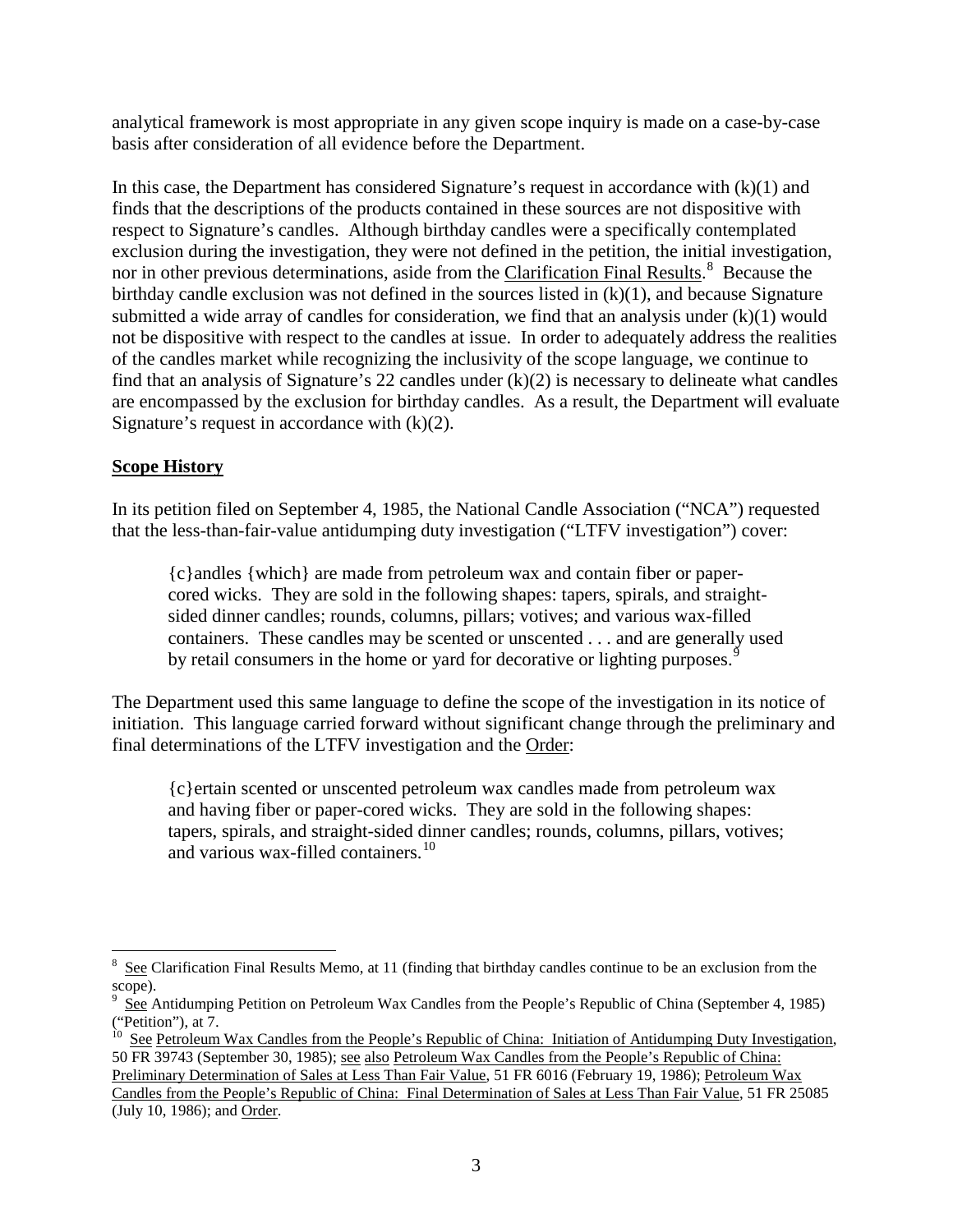The Department's interpretation of scope coverage during the early history of the Order was that birthday candles, birthday numeral candles, and "novelty candles"<sup>[11](#page-3-0)</sup> (candles in the shape of identifiable objects, or with holiday, religious, or special-occasion themes) were outside the scope of the  $Order$ .<sup>12</sup> On August 21, 2009, the Department solicited comments from the general public on the best method to consider whether novelty candles should or should not be included within the scope of the Order given the uncertainty of the novelty exception's origin and the extremely large number of scope determinations requested by outside parties.<sup>13</sup> After a thorough analysis of record evidence from the LTFV investigation, the Department reached its final determination regarding the proper interpretation of the scope of the Order on July 26, 2011<sup>[14](#page-3-3)</sup> (discussed in the Analysis section, infra). The Department notes that the Clarification Final Results were designed to clarify the scope language in light of hundreds<sup>[15](#page-3-4)</sup> of scope rulings made under a variety of different factors that evolved over the years based on information from the original investigation and the Department's own research.

The Department notes that prior to the Clarification Final Results, the exclusion language at issue simply stated that birthday candles were excluded, with no further explanation. At the Clarification Preliminary Results, the Department researched the record of the investigation in order to find parameters that defined birthday candles. However, the Department did not find record evidence of which parameters define a birthday candle. In order to clarify the scope language, the Department established size parameters for every kind of candle, whether subject or non-subject. For birthday candles, the exclusion language the Department wrote was: "Birthday candles are typically small, thin, pillar-shaped candles that range from 2 inches to 3.5 inches in height,  $0.18$  inch to  $0.25$  inch in width, and packaged in quantities of 10 to  $24.^{16}$  $24.^{16}$  $24.^{16}$ Subsequently, five months after the Clarification Final Results, Signature filed its scope request.

# **Comments**[17](#page-3-6)

 $\overline{\phantom{0}}$ 

## *Signature's Views*

Signature notes that based on the Clarification Final Results, the Department should exclude birthday candles under a  $(k)(1)$  analysis. All of the 22 candle models fall outside of the scope as these are all, in fact, birthday candles under a  $(k)(1)$  analysis.<sup>18</sup> To bolster its argument, Signature asserts that the industry standards for manufacturing birthday candles are reflected by

<span id="page-3-0"></span> $11$  For further information regarding the history of the novelty candle exclusion, see Clarification Final Results Memo, at 16, citing Petroleum Wax Candles from the People's Republic of China: Preliminary Results of Request for Comments on the Scope for Petroleum Wax Candles from the People's Republic of China, 75 FR 49475, 49478 (August 13, 2010) ("Clarification Preliminary Results").

<span id="page-3-2"></span><span id="page-3-1"></span><sup>&</sup>lt;sup>12</sup> See Clarification Final Results Memo, at 2.  $\frac{13}{13}$  See Petroleum Wax Candles from the People's Republic of China: Request for Comments on the Scope of the Antidumping Duty Order and the Impact on Scope Determinations, 74 FR 42230 (August 21, 2009).<br><sup>14</sup> See Clarification Final Results.<br><sup>15</sup> See Footnote 3. Also, the Department has another website that lists all scope determi

<span id="page-3-3"></span>

<span id="page-3-4"></span>

<span id="page-3-6"></span>

<span id="page-3-5"></span>It can be accessed at <u>http://ia.ita.doc.gov/download/candles-prc-scope/99-15445.txt</u>.<br><sup>16</sup> <u>See</u> Clarification Final Results Memo, at 11.<br><sup>17</sup> For a summary of parties' comment before the Preliminary Ruling, <u>see</u> Prelim  $\frac{9}{18}$ , 2012.

<span id="page-3-7"></span>See, e.g., Signature's Scope Request, at 1, dated January 11, 2012; Signature Case Brief, at 10, dated October 19, 2012; Signature Rebuttal Brief, at 22, dated November 28, 2012.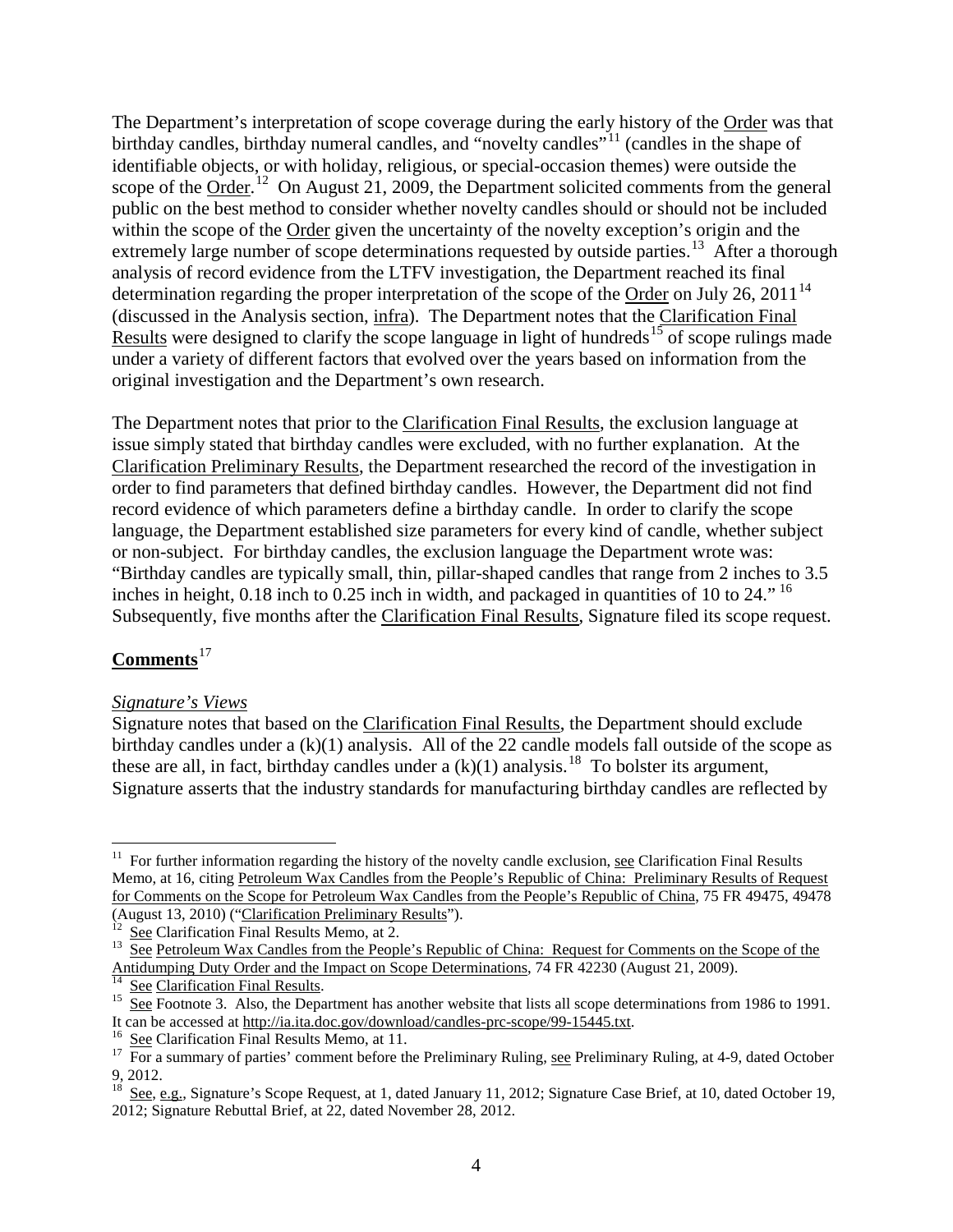the ASTM {American Society for Testing and Materials} definition, which states that  $19$  a birthday candle is a candle whose sole purpose is to be used on a birthday cake. Further, Signature states that the ASTM does not set limits upon size and styles,  $^{20}$  $^{20}$  $^{20}$  and as such, all 22 candle models sold by Signature should be excluded under a (k)(1) analysis.

On the other hand, Signature also asserts that, even if the Department finds the factors under a (k)(1) analysis are not dispositive, all of its 22 candle models should also be excluded under a  $(k)(2)$  analysis, under the following five factors:<sup>21</sup> (1) physical characteristics; (2) expectation of the ultimate purchaser; (3) ultimate use of the product; (4) channels of trade in which the product is sold; and (5) manner in which product is advertised and displayed. Specifically, Signature contends {in rebuttal to Petitioner's bestowed physical characteristics} that the following physical characteristics should be used for defining what constitutes a birthday candle:

- 1. the height should not exceed 4 inches (or alternatively, 5 inches, based on the declaration from a Target Corporation<sup>[22](#page-4-3)</sup> executive):  $2^3$
- 2. the diameter or thickness should not exceed  $0.375$  inches;<sup>[24](#page-4-5)</sup>
- 3. the weight of each candle should not exceed [25](#page-4-6) grams;  $^{25}$
- 4. birthday candles could burn for up to an hour;  $^{26}$  $^{26}$  $^{26}$
- 5. the package count should be 24 or less;  $27$
- 6. the labeling may or may not suggest that the product is in fact a birthday candle;
- 7. birthday candles do not contain stearic acid (stearin). $^{28}$  $^{28}$  $^{28}$

Moreover, Signature asserts that labeling should not be a necessary condition in defining a birthday candle. Regardless of whether candles are labeled as "birthday" or "party" candles, Signature argues that their intended use is for the celebration of a birthday occasion<sup>[29](#page-4-10)</sup> and there is no legal requirement that a birthday candle should be labeled as such.<sup>[30](#page-4-11)</sup> Also, Signature argues the Preliminary Ruling was incorrect because the Department found 17 candle models included within the scope of the Order simply because they were not labeled as birthday candles, despite

<span id="page-4-2"></span>

<span id="page-4-1"></span><span id="page-4-0"></span><sup>&</sup>lt;sup>19</sup> See Signature Rebuttal Brief, at 7, 26, 28, and 40, dated November 28, 2012.<br><sup>20</sup> See id. at 26. See also Signature's Submission, in Attachment 1, at 16, dated June 12, 2012.<br><sup>21</sup> For Signature's views pertaining to Preliminary Ruling, at 5-7, dated October 9, 2012; Signature Case Brief, at 10-14, dated November 19, 2012; Signature Rebuttal Brief, at 23-30, dated November 28, 2012.

<span id="page-4-3"></span> $\frac{22}{2}$  See Signature Factual Info, at 3 and Attachment 3, dated October 19, 2012 (Attachment 3 contains a declaration from Shawn Smith Senior Product Manager for Stationary, Cards and Party for Target Corporation ("Target Declaration")). The Department notes that in the Target Declaration, Signature asserts that the height should not exceed five inches. However, in its rebuttal brief, Signature asserts that birthday candles should not exceed four inches (see Signature's Rebuttal Brief, at 21, dated November 28, 2012).<br><sup>23</sup> Signature asserts that the fact that there may be some overlap in height between the subject merchandise and

<span id="page-4-4"></span>birthday candles is no justification to unlawfully limit the birthday candles exclusion. See Signature's Rebuttal Brief, at 13, 24, and 26, dated November 28, 2012.<br><sup>24</sup> See id., at 21.

<span id="page-4-9"></span><span id="page-4-8"></span>

<span id="page-4-7"></span><span id="page-4-6"></span><span id="page-4-5"></span> $\frac{25}{26}$  See id., at 21, and 22.<br>
<sup>26</sup> See id., at 21, and 22.<br>
<sup>27</sup> See id., at 20, 22, and 30.<br>
<sup>28</sup> See Signature's Factual Info Rebuttal, at 11, 12, and Exhibit 5, dated October 31, 2012; see also Signature's Rebuttal Brief, at 2, 18, 21, 26, 27, and 39, dated November 28, 2012.

<span id="page-4-10"></span> $\frac{29}{30}$  See Signature's Rebuttal Brief, at 28, 30, and 32, dated November 28, 2012.<br><sup>30</sup> See Signature Case Brief, at 13, dated November 19, 2012.

<span id="page-4-11"></span>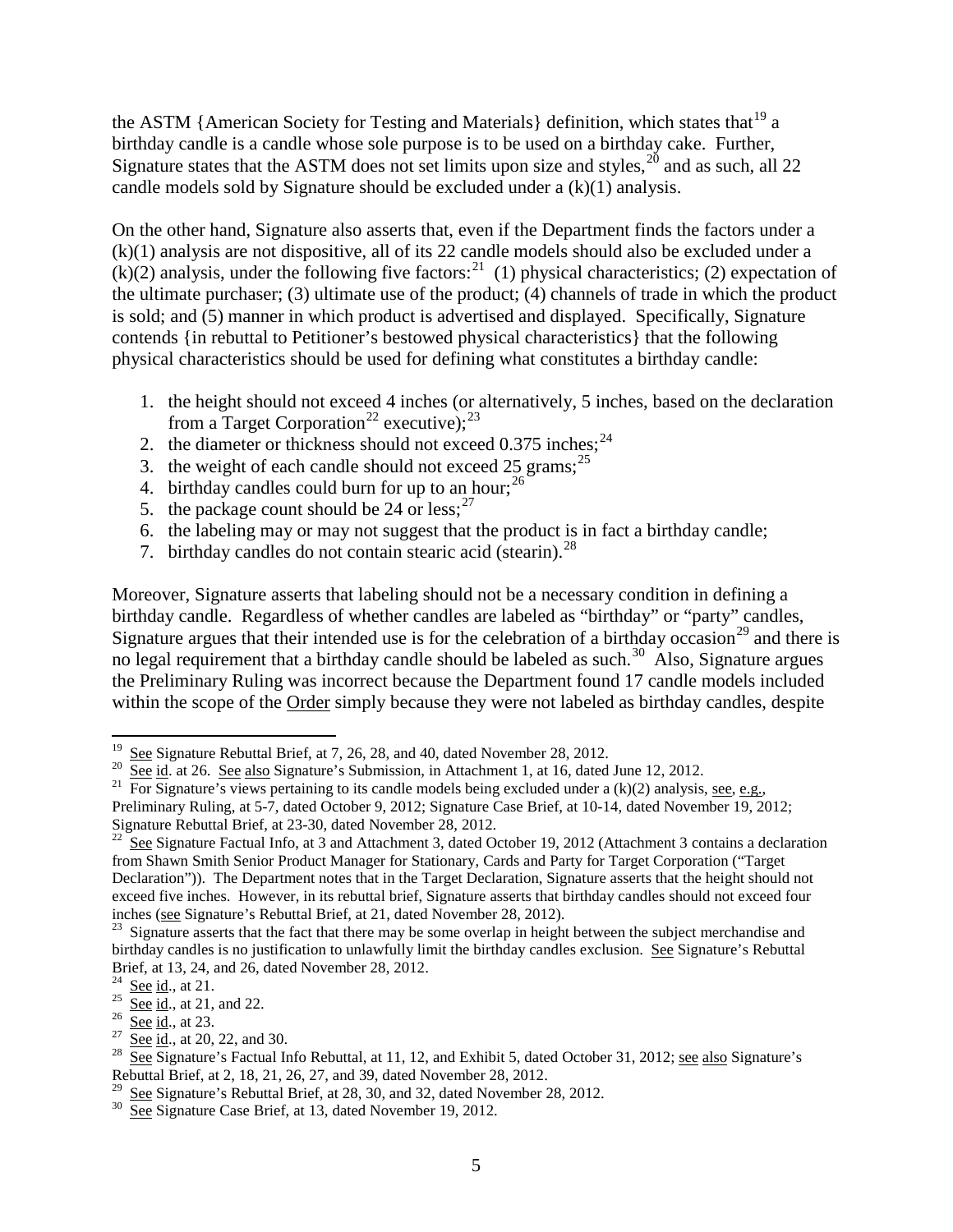the fact that they had the same physical characteristics as those five candle models that were excluded.<sup>[31](#page-5-0)</sup>

In addition, Signature contends that the packaging reflects the fact that birthday candles are small, thin, and light-weight. Specifically, birthday candles are sold in cardboard or plastic containers with a hole on their top so they can be hung on a display rack, and that packaging is also used when birthday candles are sold online. In contrast, Signature states that subject candles are usually much heavier and displayed on shelving units. $32$ 

## *Petitioner's Views*

Petitioner asserts that only one of the candles sold by Signature falls outside of the scope (i.e., the "Happy Birthday" letter candle) because the remaining 21 are not intended solely for the birthday occasion.<sup>33</sup> Petitioner argues that the remaining candles are sometimes labeled as birthday candles, but other times are not. In rebuttal to Signature's proffered arguments about physical characteristics, Petitioner suggests the following criteria for defining a birthday candle:

- 1. the height should not exceed three inches;  $34$
- 2. the diameter or thickness not to exceed  $0.25$  inches;  $35$
- 3. the weight should not exceed  $1.68$  grams;<sup>[36](#page-5-5)</sup>
- 4. the burn time should not exceed 20 minutes; $37$
- 5. the package count should be between  $10-24$ ;  $38$
- 6. the labeling should conspicuously suggest that the product is in fact a birthday candle.<sup>[39](#page-5-8)</sup>

Specifically, Petitioner holds that the height range in the birthday candle exclusion in the Clarification (*i.e.*, 3.5 inches) is too long. Based on the test data submitted by Petitioner,  $40$  it believes that candles over three inches in height, yield a much longer burn time; as such, these candles could not be characterized as "small" or "short burn time." Also, Petitioner found through conducting independent tests that there is a correlation between burn time, height, diameter/thickness/width, and weight of a candle. As such, Petitioner proposes that 20 minutes or less is enough burn time.[41](#page-5-10) Lastly, Petitioner asserts that labeling as a factor should be applied in addition to other finite and objective characteristics that make a birthday candle.<sup>[42](#page-5-11)</sup> Specifically, Petitioner believes that the labeling of birthday candles is the factor demonstrating the expectation of the ultimate purchaser and ultimate use of the product. $43,44$  $43,44$  $43,44$ 

<sup>31</sup> 

<span id="page-5-2"></span>

<span id="page-5-3"></span>

<span id="page-5-4"></span>

<span id="page-5-5"></span>

<span id="page-5-6"></span>

<span id="page-5-7"></span>

<span id="page-5-8"></span>

<span id="page-5-10"></span><span id="page-5-9"></span>

<span id="page-5-1"></span><span id="page-5-0"></span><sup>&</sup>lt;sup>31</sup> See id., at 14.<br>
<sup>32</sup> See id., at 38.<br>
<sup>33</sup> See Petitioner Rebuttal Brief at 5, dated November 28, 2012.<br>
<sup>34</sup> See Petitioner Case Brief at 10, dated October 19, 2012.<br>
<sup>35</sup> <u>See id.</u><br>
<sup>35</sup> <u>See id.</u><br>
<sup>39</sup> <u>See id.</u><br> 25, 26, 30, and 39, dated November 19, 2012; Petitioner Rebuttal Brief, at 22, dated November 28, 2012.<br><sup>42</sup> See Petitioner Rebuttal Brief, at 27, dated November 28, 2012.

<span id="page-5-11"></span>

<span id="page-5-12"></span> $\overline{AB}$  See, e.g., Petitioner Case Brief, at 6, 8 (Footnote 14), 23, 27 and 29, dated November 19, 2012; Petitioner Rebuttal Brief, at 17 and 18 dated November 28, 2012.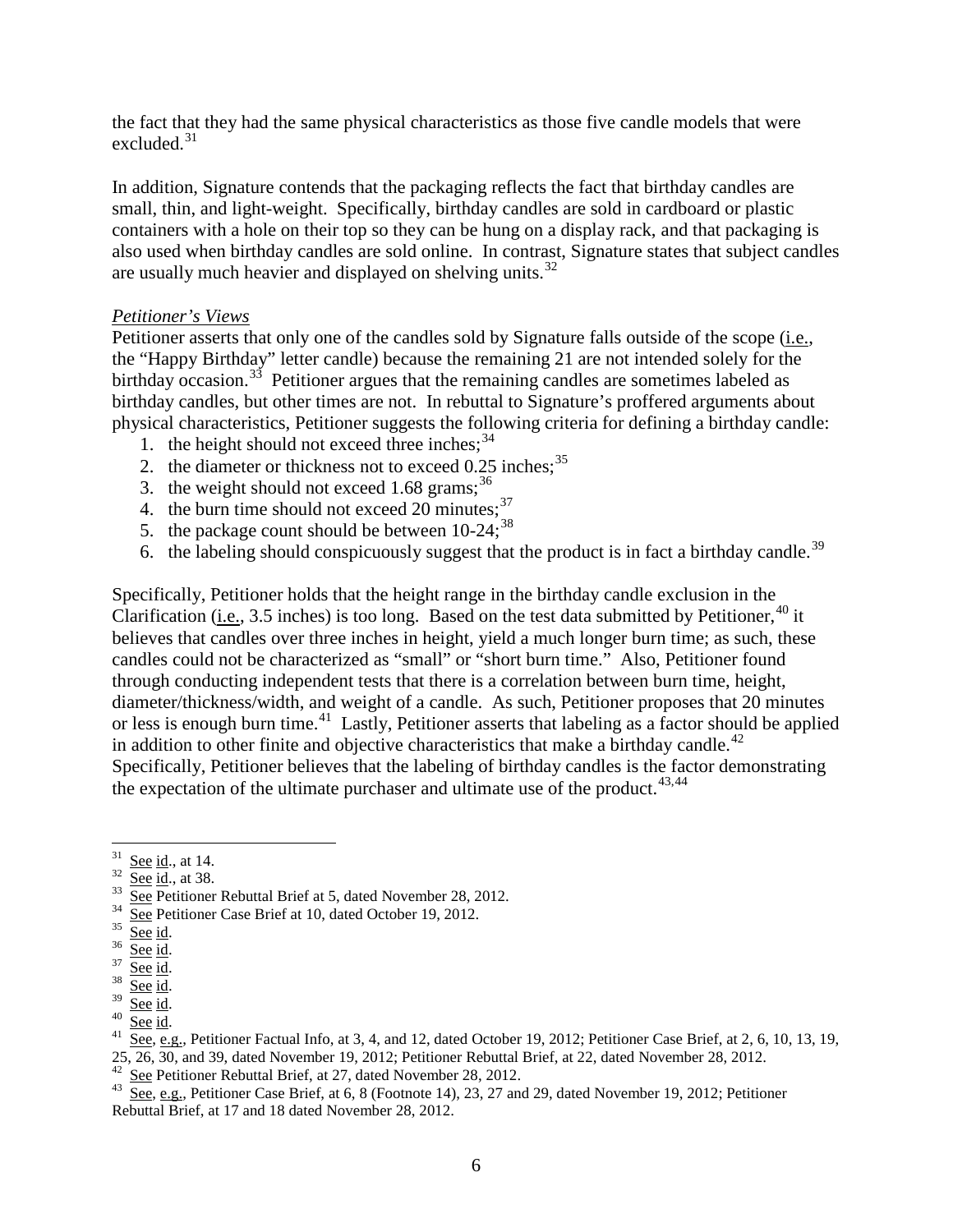## **Analytical Framework of the Birthday Candles Exclusion**

In the Preliminary Ruling, the Department noted that in the exclusion language, the word "typically" precedes the physical characteristics of what constitutes a birthday candle. As such, the Department observed that this word may have imparted a certain degree of imprecision into the exclusion language stated in the Clarification Final Results, although it was the Department's intent to clarify the birthday candle exclusion. As a result, the Department recognized that the word "typically" generated some confusion as to what constitutes a birthday candle. This confusion led to varying interpretations, as expressed in parties' comments, ranging from reflecting manufacturing tolerances, to a more open-ended interpretation that anything simply called a birthday candle falls within the exclusion.<sup>[45](#page-6-0)</sup>

The Department also recognized that given the variety of candles Signature provided, as well as the volume of information provided by parties, these considerations suggested that birthday candles encompassed a wider variety of products than candles with the dimensions provided for in the final results of the Clarification. As such, the Department still found it necessary to delineate clearer factors as to what constitutes a birthday candle.

In order to further clarify what constitutes a birthday candle, the Department provided a thorough analysis of the factors outlined in  $(k)(2)$ . Moreover, when refining the definition of certain physical characteristics being used during the Preliminary Ruling (i.e., small, thin, lightweight, and short burn time), the Department requested input from parties about these physical characteristics, consistent with a scope ruling for Circular Welded Carbon Pipe from the PRC<sup>[46](#page-6-1)</sup> involving finished electrical conduits.

The Department preliminarily determined that all 22 of Signature's candles met the physical characteristics of birthday candles. Nonetheless, the Department preliminarily ruled that of the 22 candles, only five candles were labeled as "birthday candles" such that they satisfied the birthday candle exclusion criteria.

Thus, the Department's analysis in the Preliminary Ruling relied in part on whether a birthday candle is labeled as such, because two of the five (k)(2) factors (i.e., expectations of the ultimate purchaser, and the manner in which products are advertised/displayed) reflect this consideration. The five candles we excluded all fulfilled this labeling factor, while the remaining 17 did not.

For this final ruling, the Department observes that analysis of the following  $(k)(2)$  factors clarifies what constitutes a birthday candle within the meaning of the exclusion:

ı

<sup>&</sup>lt;sup>44</sup> The Department agrees with Petitioner that the birthday candle labeling is a factor in generating the expectation of the merchandise only being used for the celebration of the birthday occasion (see Analysis).

<span id="page-6-1"></span>

<span id="page-6-0"></span><sup>&</sup>lt;sup>45</sup> Regarding parties' interpretations of the word "typically," <u>see</u> Preliminary Ruling at 4, and 7.<br><sup>46</sup> <u>See</u> Antidumping and Countervailing Duty Orders on Circular Welded Carbon Quality Steel Pipe from the People's Republic of China: Final Scope Ruling on Finished Electrical Conduit Imported by All Tools, Inc., at 1, May 21, 2012 ("Circular Welded Carbon Pipe from the PRC"). In Circular Welded Carbon Pipe from the PRC, the Department used a scope ruling to define a product that, while specifically excluded from the order, had no clear definition. During this birthday candles scope preliminary ruling, the Department similarly provided clearer factors as to what types of candles fall within the birthday candle exclusion. This way, the Department will both ensure proper enforcement of the Order while also recognizing the evolution of the candles market.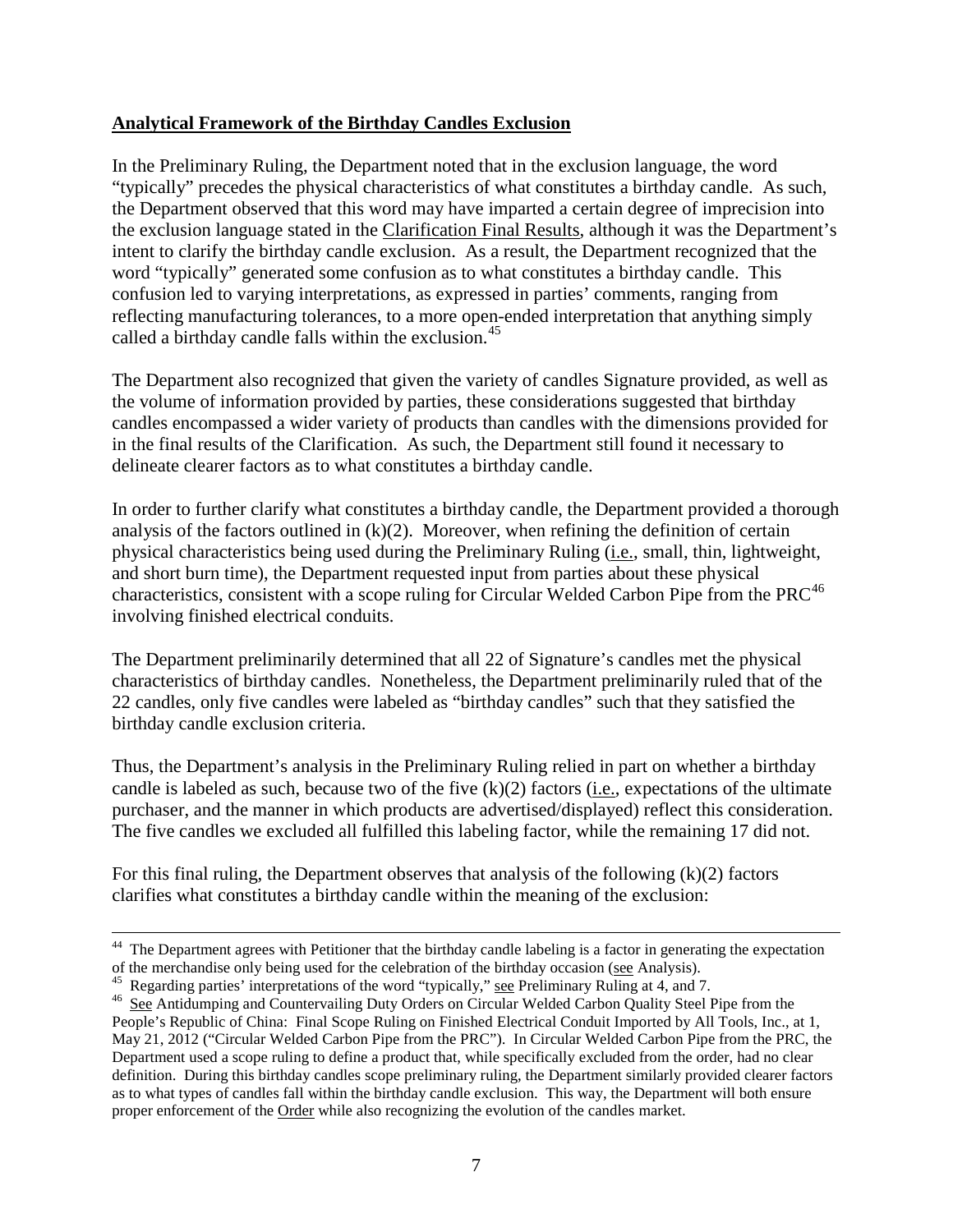## *1) Physical Characteristics*

For this final ruling, the Department establishes the physical parameters of what constitutes a birthday candle based on record evidence. Regarding the physical characteristics, the Department observes that both parties had opposing views pertaining to defining the upper limits of the measurements of birthday candles (i.e., for height, diameter/thickness, weight, burn time, and package count). Hence, in order to define the physical characteristics, we evaluated the factual information on the record and the parties' arguments, and find that the following physical characteristics must be satisfied in order to qualify for the birthday candle exclusion:

- The height must not exceed 4.25 inches.<sup>47</sup> The height parameter applies to the candle portion of the merchandise (including the stem portion, described below), and not, for instance, to the combined height of the base and candle (e.g*.*, the musical birthday candle which has a plastic base).
- The diameter or thickness must not exceed  $3/8$  (0.375) inches.<sup>48</sup> Although birthday candles have an irregular shape, the diameter/thickness parameter applies to the stem portion (whether or not made of wax or something else) that holds the candle aloft in the birthday confection).
- The weight of each candle must not exceed 8.13 grams.<sup>[49](#page-7-2)</sup>
- Burn time must be one hour or less.<sup>[50](#page-7-3)</sup> This feature is in contrast to subject candles which tend to have longer burn times.<sup>[51](#page-7-4)</sup>
- Birthday candles are sold in multiple-candle packages in which the count should be from  $3-24.52$  $3-24.52$
- Birthday candles must be conspicuously labeled as such.<sup>[53](#page-7-6)</sup>
- Birthday candles must not contain stearin.<sup>[54](#page-7-7)</sup>

 $\overline{\phantom{0}}$ 

• The Department notes that birthday candles are unscented, as the chemicals used for scent could be harmful if ingested.<sup>55</sup> The Department also notes that scent is one of the main features in a vast array of subject candles.

<span id="page-7-0"></span> $47$  See Signature Factual Info, at Exhibit 2, dated October 19, 2012. (The submission shows Signature's Stacked Stripe candle's height is 4.25 inches, which is the upper height limit on the record for one of Signature's candles.)

<span id="page-7-1"></span>See, e.g., Signature's Factual Info Rebuttal, at 4 (Footnote 2), dated October 31, 2012; Signature's Rebuttal Brief, at 21, dated November 28, 2012. The submission shows the upper diameter or thickness limit for one of Signature's candles.

<span id="page-7-8"></span><span id="page-7-2"></span><sup>&</sup>lt;sup>49</sup> See Petitioner Factual Info, at Exhibit B, Table 7, dated October 19, 2012. (The record does not contain weights for most of Signature's candles, and 25 grams is based upon Signature's experience in the birthday candle industry.<br>Of the candles weighed by Petitioner, the heaviest candle was 8.13 grams, as noted in this submission.)

<span id="page-7-3"></span> $50$  See Petitioner Factual Info, at Exhibit B, Table 7, dated October 19, 2012. Testing indicates that birthday candles can burn up to an hour.<br>
<sup>51</sup> See Signature's Rebuttal Brief, at 17, 18, and 23, dated November 28, 2012.

<span id="page-7-4"></span>

<span id="page-7-5"></span> $52$  See id., at 20, 22, and 30. While using Signature's upper limit as a guideline, the Department has further specified that birthday candles must be sold in multiple candle packs of at least three candles based upon the merchandise presented by Signature.<br>
<sup>53</sup> See Petitioner Case Brief at 10, dated October 19, 2012.

<span id="page-7-7"></span><span id="page-7-6"></span> $\overline{54}$  See Signature's Factual Info Rebuttal, at 11, and 12, and Exhibit 5, dated October 31, 2012; see also Signature's Rebuttal Brief, at 2, 18, 21, 26, 27, and 39, dated November 28, 2012. The Department notes that stearin makes burn time longer, hence adding an unnecessary manufacturing cost and characteristic to the birthday candle. While a lack of stearin is not unique to birthday candles, it is one physical characteristic that can still be useful, along with the physical characteristics shown above and other  $(k)(2)$  factors, in distinguishing birthday candles from subject candles.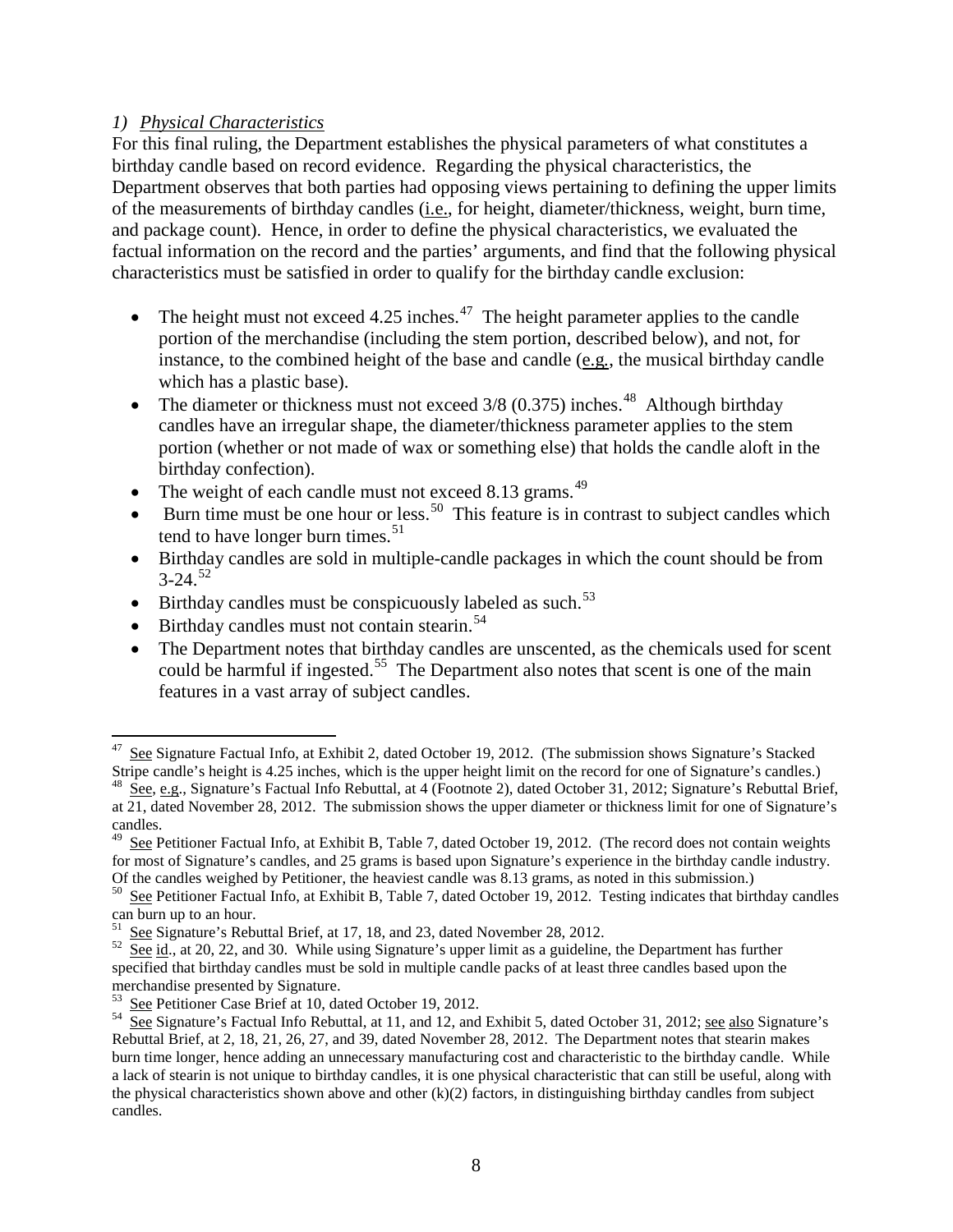- Birthday candles are food-safe. In order for birthday candles to achieve the food-safe grade, birthday candles must be in compliance with federal restrictions on cadmium content in surface coatings. The U.S. Consumer Product Safety Board has established a restriction ban on the cadmium content in all accessible surface coatings to a maximum of 0.004 percent, or 40 particles per million ("ppm"). $56$
- Birthday candles must be in compliance with federal restrictions on lead content in surface coatings. The U.S. Consumer Product Safety Commission has established a restriction ban on the lead content in all accessible surface coatings to a maximum of 0.009 percent, or 90ppm.<sup>[57](#page-8-1)</sup>
- The Department observes that birthday candles with candle holders use food-safe plastic candle holders. These plastic candle holders are compliant with regulations from the  $FDA.<sup>58</sup>$  $FDA.<sup>58</sup>$  $FDA.<sup>58</sup>$

Therefore, based on a detailed examination of the record, the Department establishes that these physical characteristics must be satisfied in order for a candle model to qualify for the birthday candle exclusion. Based on record evidence, the Department finds that these characteristics reasonably reflect the array of birthday candles available in the marketplace and accurately portray a definition for birthday candles. We also note that these physical characteristics are consistent with the intention to maintain a narrow birthday candle exclusion, such that the overall scope interpretation, as explained in the Final Scope Clarification, is preserved.

## *2) Expectation of the Ultimate Purchasers*

ı

• While labeling is not necessarily dispositive of purchaser expectation, the Department notes that in order to distinguish birthday candles from subject candles and to satisfy the "birthday candle" exclusion, in addition to meeting the other factors and considerations described in this decision, the package must clearly be labeled as birthday candles. The Department also notes that birthday candles cannot be labeled as generic novelty candles, party candles, or any other label.<sup>59</sup>

<span id="page-8-1"></span>Rebuttal, at 3, dated October 31, 2012; Signature Case Brief, at 11, dated November 19, 2012.

<sup>55</sup> See, e.g., Signature's Comments, at 3, 4, and Exhibit 2, dated May 16, 2012 (Exhibit 2 contains Signature's Testing Protocol); Signature's Submission at 7, dated June 12, 2012; Signature's Scope Ruling Request at 10, dated

<span id="page-8-0"></span>January 11, 2012; Signature's Rebuttal Brief, at 2, 15, 21, 27 and 33, dated November 28, 2012.<br><sup>56</sup> <u>See, e.g.</u>, Signature's Testing Protocol, citing U.S. Consumer Product Safety Board ("CPSB"): Test Method CPSC-Oi-E1003-09.1; Signature's Rebuttal Brief, at 2, 16, 21, and 27, dated November 28, 2012; Signature Factual Info, at 3 and Attachment 3, dated October 19, 2012 (Attachment 3 contains the Target Declaration); Signature Factual Info Rebuttal, at 3, dated October 31, 2012; Signature Case Brief, at 11, dated November 19, 2012. <sup>57</sup> See, e.g., Signature's Testing Protocol, citing 16 CFR 1303, U.S. Consumer Product Safety Commission ("CPSC"): Ban of Lead-Containing Paint and Certain Consumer Products Bearing Lead-Containing Paint; Signature's Rebuttal Brief, at 2, 16, 21, and 27, dated November 28, 2012; Signature Factual Info, at 3 and Attachment 3, dated October 19, 2012 (Attachment 3 contains the Target Declaration); Signature Factual Info

<span id="page-8-2"></span>See, e.g., Signature's Testing Protocol, citing 21 CFR 175-177, Chapter 1: U.S. Department of Health and Human Services, Food and Drug Administration ("FDA"); Subchapter B: Food for Human Consumption, Indirect Food Additives; Signature's Rebuttal Brief, at 2, 16, 21, and 27, dated November 28, 2012.

<span id="page-8-3"></span><sup>&</sup>lt;sup>59</sup> In other words, such generic labeling would do nothing to inform the ultimate purchaser and would instead be in opposition to the specific exclusion at issue, which is for birthday candles.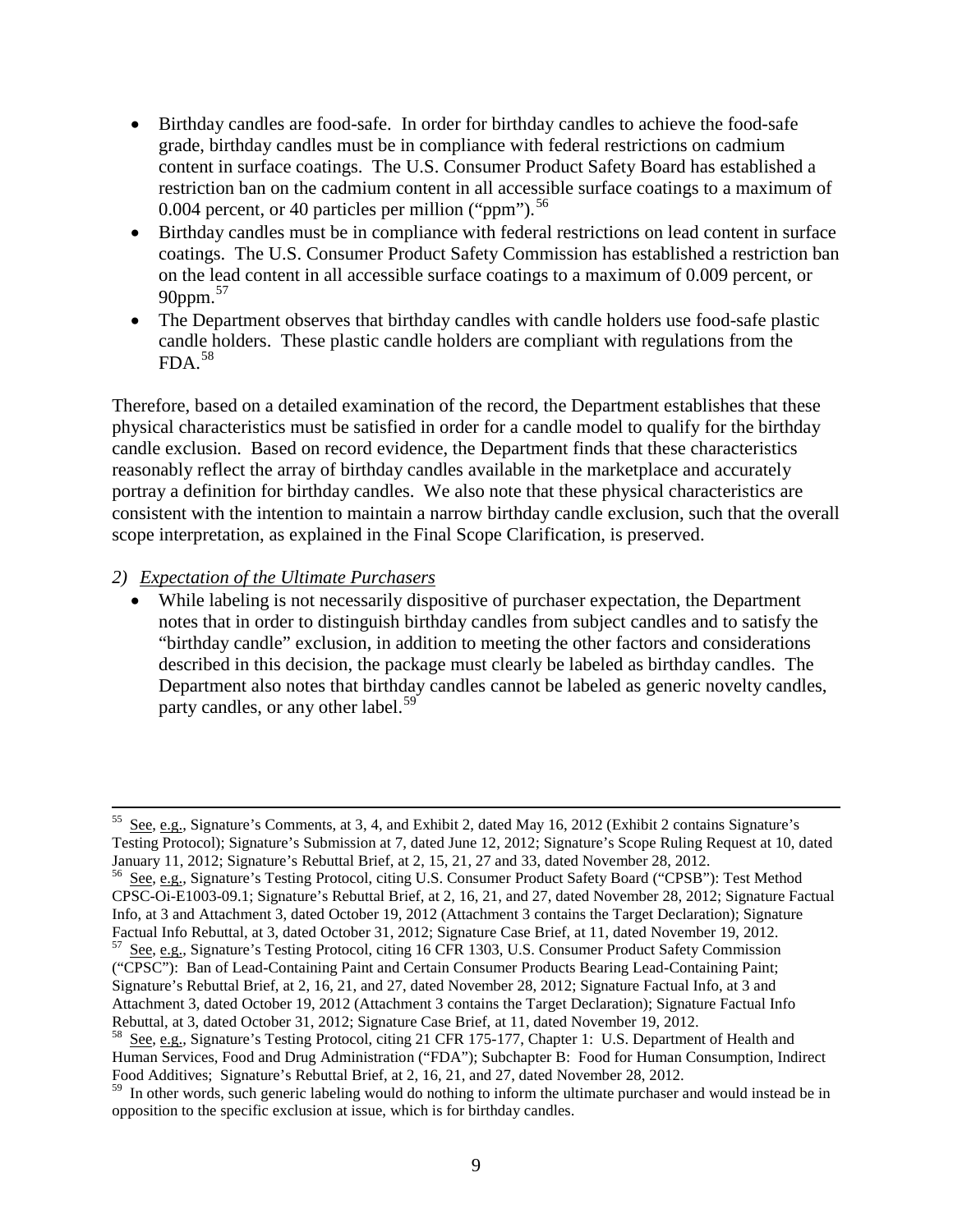- The Department finds that purchasers of birthday candles expect that such candles will be disposable in nature. In other words, the consumer's expectation is that the birthday candle(s) will have a one-time use for that specific birthday occasion.<sup>[60](#page-9-0)</sup>
- The Department notes that birthday candle consumers expect that the candles will complement, in a decorative manner, the cake, cupcake, or other confection for the birthday occasion, as opposed to the expectations of the ultimate purchasers of subject candles, which could be any number of things (e.g., home decoration, religious purposes, aroma, etc.). $^{61}$  $^{61}$  $^{61}$

Birthday candles are characterized by the ultimate purchaser as having a specific expectation for their use. That is, candles labeled and sold as birthday candles are expected to be used for the specific occasion of a birthday celebration. This feature is in contrast to subject candles, whose purchasers can have any number of expectations depending on the candle type. This factor can thus be used to distinguish birthday candles from subject candles.

# *3) Ultimate Use of the Product*

• The ultimate use of birthday candles is specifically to decorate a cake, cupcake, or other confection for the birthday occasion. $62$ 

Birthday candles have a clearly defined use that differentiates them from subject candles. Specifically, birthday candles are used to decorate a cake for the birthday occasion whereas subject candles are not and may be used for a variety of other purposes.

## *4) Channels of Trade in Which the Product is Sold*

- The Department finds that birthday candles are sold in supermarkets/groceries, party stores, drug stores, and big box stores. $63$
- In addition, the Department notes that birthday candles are also available online for purchase.<sup>[64](#page-9-4)</sup>

The Department observes that there is some overlap in the channels of trade in which both birthday candles and subject candles are sold. Therefore, this factor does not provide a clear way to distinguish birthday candles from subject candles.

- *5) Manner in Which the Product is Advertised and Displayed*
	- The Department finds that birthday candles are advertised and displayed in the baking section of grocery stores and supermarkets.<sup>[65](#page-9-5)</sup>
	- The Department notes that birthday candles may also be advertised and displayed in the birthday section of party stores.<sup>[66](#page-9-6)</sup>

<span id="page-9-2"></span>

<span id="page-9-3"></span>

<span id="page-9-6"></span><span id="page-9-1"></span><span id="page-9-0"></span><sup>&</sup>lt;sup>60</sup> See, e.g., Signature's May 16, 2012, submission, at 3-4.<br>
<sup>61</sup> See id.; Preliminary Ruling, at 13, 14, 15, and 17.<br>
<sup>62</sup> See, e.g., Signature's May 16, 2012, submission, at 4-5; Preliminary Ruling, at 14.<br>
<sup>63</sup> See, Preliminary Ruling, at 11, dated October 9, 2012.

<span id="page-9-4"></span><sup>&</sup>lt;sup>64</sup> See Signature's Scope Ruling Request, at 13 and Signature's May 16, 2012, submission, at 5; Preliminary Ruling, at 11, dated October 9, 2012.

<span id="page-9-5"></span><sup>&</sup>lt;sup>65</sup> See, e.g., Signature's Scope Ruling Request, at 13 Signature's May 16, 2012, submission, at 5; Preliminary Ruling, at 12, dated October 9, 2012.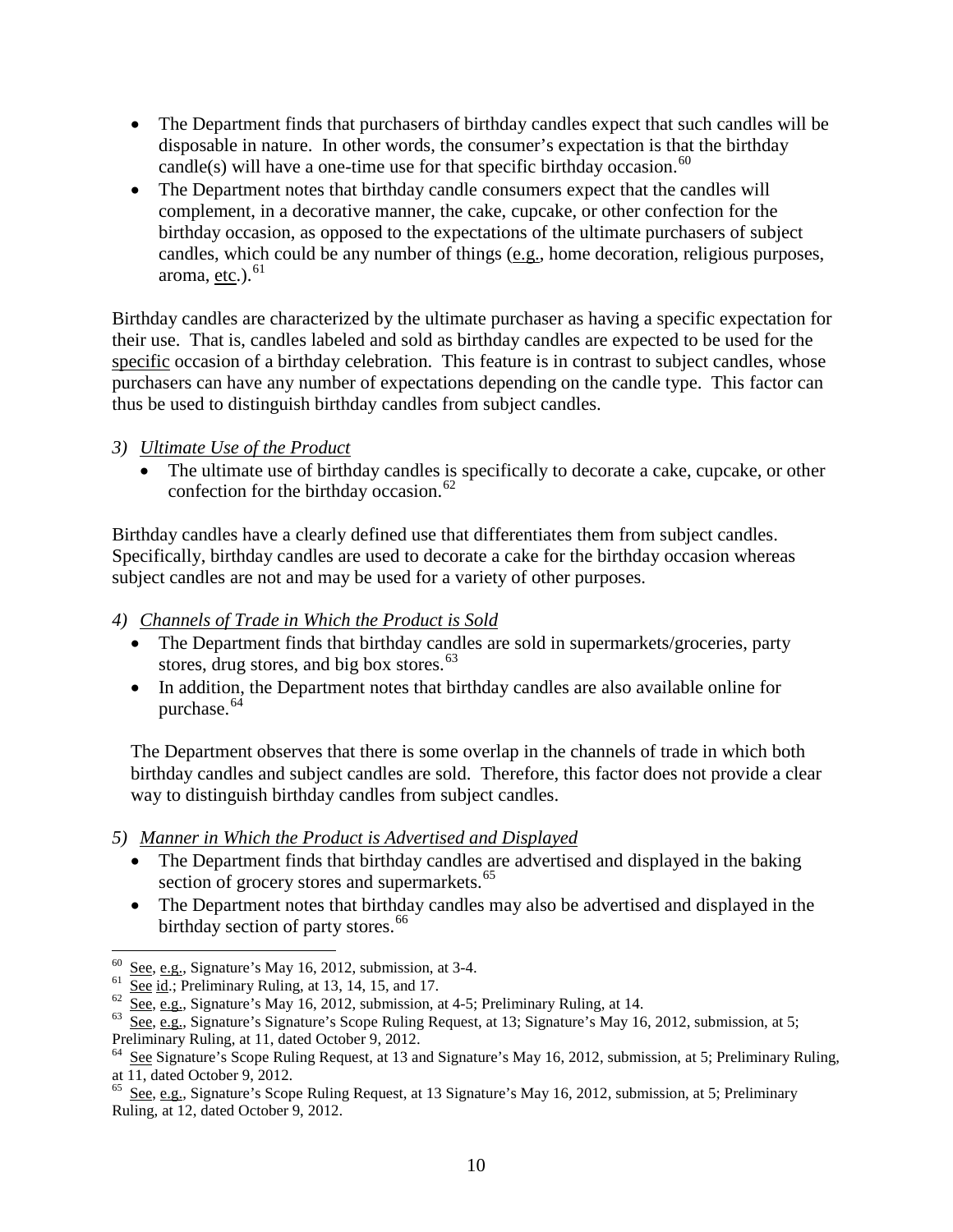- In other retail establishments (e.g., drug stores) birthday candles are advertised and displayed in the birthday section. Also, birthday candles are clearly advertised and displayed as such online. $67$
- The Department also observes that in any of the above situations, birthday candles are advertised and displayed along with other birthday items (e.g., cake decoration materials, decorative icing, birthday cards, etc.). $^{68}$  $^{68}$  $^{68}$
- In any of the channels of trade in which birthday candles are sold, the candles must be clearly labeled as birthday candles. This is also the case for birthday candles that are sold online.

Even when there is an overlap in the channels of trade between birthday candles and subject candles, birthday candles are displayed and advertised in separate sections and in a distinct manner from that of subject candles, regardless of the channel of trade in which the candles are sold. The Department also notes that the birthday candle label is a key feature in discerning birthday candles from other novelty and party candles (designed by Signature to be placed on a cake)<sup>[69](#page-10-2)</sup> which are also advertised and displayed within the baking section.

Furthermore, Signature argues that the birthday candles have unique packaging with a hole in the top in order to be hung from display racks, and that this is reflective of the fact that the birthday candles are small, thin, and light-weight. The Department finds that such packaging is not necessarily exclusive to birthday candles, as in-scope candles may show the same characteristic, and birthday candles may in fact be displayed on shelves instead of hanging from racks.<sup>70</sup> As such, the Department will not use this characteristic in defining what constitutes a birthday candle.

Concerning the labeling factor, the Department agrees with Petitioner, in part. The Department agrees that the labeling factor is a necessary condition "when applied to other finite and objective characteristics."[71](#page-10-4) However, the Department notes that the labeling factor is not a stand-alone condition used to determine whether a candle should be excluded as a birthday candle. By properly considering all the physical characteristics together with the other (k)(2) factors in this analysis, the Department ensures a proper enforcement of the Order. For instance, in the Preliminary Ruling, the Department established that "the package should clearly be labeled as birthday candles" and noted that "birthday candles cannot be labeled as generic novelty candles, party candles, or any other label."<sup>[72](#page-10-5)</sup> As a result, the Department ruled that 17 of the 22 models imported by Signature were not excluded from the scope of the Order as the record showed no evidence of these being labeled as birthday candles, albeit the Department had established that these candles shared the same physical characteristics as birthday candles.

ı

<sup>&</sup>lt;sup>66</sup> See, e.g., Signature's Scope Ruling Request, at 13 Signature's May 16, 2012, submission, at 5; Preliminary Ruling, at 12, dated October 9, 2012.

<span id="page-10-0"></span><sup>67</sup> See, e.g., Signature's Scope Ruling Request, at 13 Signature's May 16, 2012, Attachment 4; Preliminary Ruling, at 12, dated October 9, 2012.

<span id="page-10-1"></span><sup>&</sup>lt;sup>68</sup> See, e.g., Signature's Scope Ruling Request, at 13 Signature's May 16, 2012, submission, at 5; Preliminary Ruling, at 12, dated October 9, 2012.

<span id="page-10-3"></span><span id="page-10-2"></span><sup>&</sup>lt;sup>69</sup> See Signature's Scope Ruling Request, at 9 and 10, dated January 11, 2012.<br><sup>70</sup> See, e.g., Petitioner's Rebuttal Factual Info, at Exhibit A, dated October 26, 2012.<br><sup>71</sup> See Petitioner's Case Brief, at 27, November 1

<span id="page-10-4"></span>

<span id="page-10-5"></span>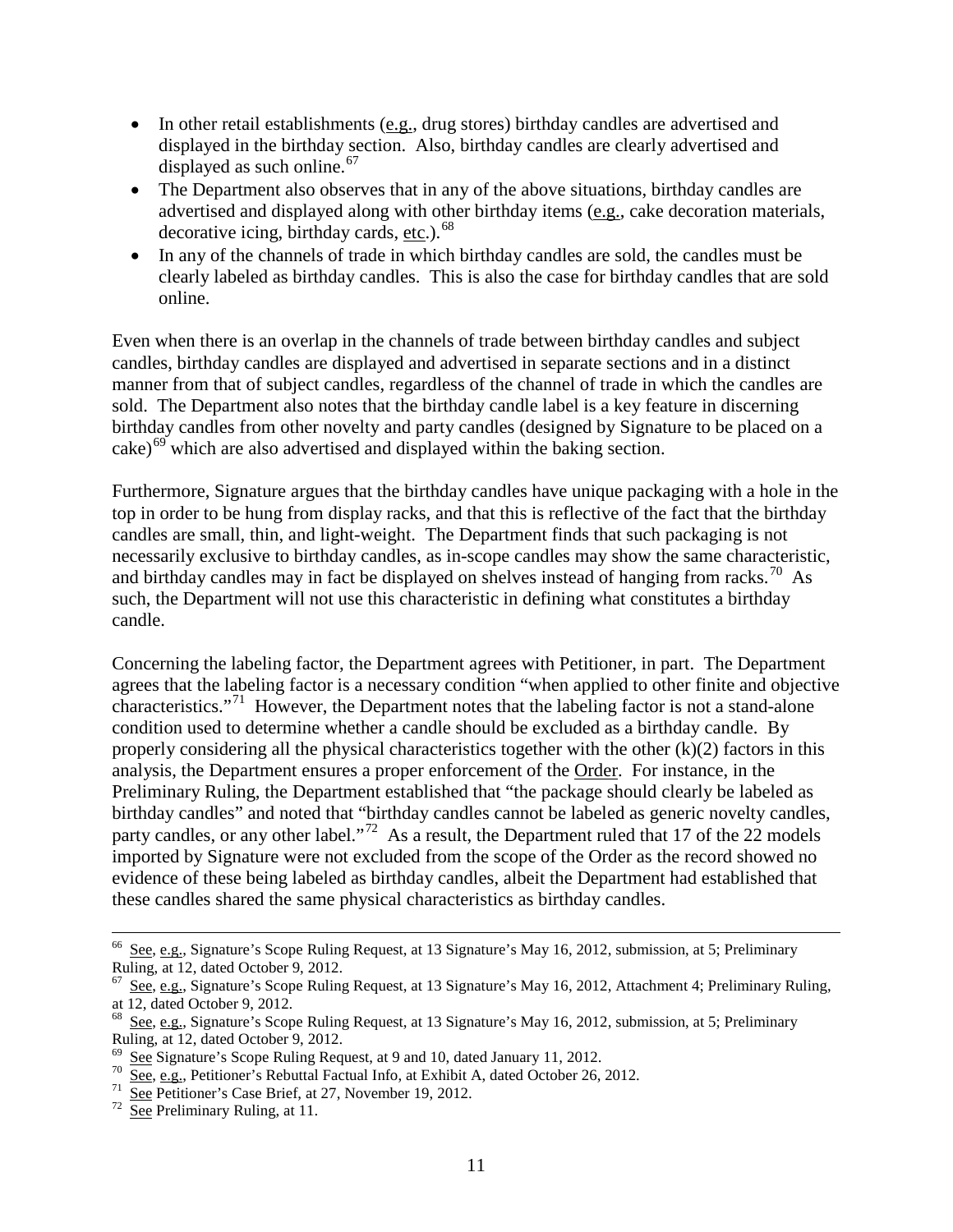Record evidence (i.e., physical samples and photos) demonstrates that the labeling of the same candle type can vary, such that it is sometimes labeled as a "birthday candle" and other times is not.<sup>[73](#page-11-0)</sup> To the extent that a candle is labeled as a birthday candle and meets the other criteria outlined above, it would qualify for the birthday exclusion because it satisfies the (k)(2) factors. The exclusion for birthday candles was meant to be narrow, and emphasis on whether a candle is labeled as a "birthday" candle is a reasonable way to differentiate birthday candles that meet the exclusion from other small candles that do not. We note that in this scope ruling, the Department continues to make its ruling on the 22 candles that it ruled on in the preliminary scope ruling, as those are the candles for which a ruling was requested.

In addition, as stated in the Preliminary Ruling, a broad birthday candle exclusion contradicts the inclusive language of the scope.<sup>[74](#page-11-1)</sup> The Department continues to find that in order for birthday candles to be differentiated from subject candles, the package should clearly be labeled as birthday candles, in addition to meeting all the other considerations and factors in this decision.<sup>75</sup> Therefore, in order meet the definition of the exclusion, birthday candles cannot be labeled as generic novelty candles, party candles, or any other label. In this regard, the Department notes that during the Clarification Final Results, the inclusive<sup>[76](#page-11-3)</sup> interpretation of the scope was intended to clarify that the scope of the Order should cover **not only** the enumerated shapes/types, but also **all** other candle shapes not specifically mentioned in the scope's language.

Lastly, this final ruling will serve as the Department's guideline for what constitutes a birthday candle for the purpose of the birthday candle exclusion. For instance, interested parties and other users of this information will note that, although other cake-top candles may possess many of the same physical characteristics as birthday candles, they are not labeled as "birthday candles." For this reason, these candles do not communicate to the consumer that their use is for the celebration of the birthday occasion, as indicated by the ASTM's definition of a birthday candle.<sup>77</sup> Consequently, other cake-top candles' failure to communicate to the consumer the ultimate use of the product impacts the four  $(k)(2)$  factors considered herein (i.e., (a) the physical characteristics of the merchandise; (b) the expectations of the ultimate purchasers; (c) the ultimate use of the product; and (d) the manner in which the product is advertised and displayed) and ultimately means that these other cake-top candles do not meet the birthday candle exclusion.[78](#page-11-5) 

<span id="page-11-0"></span><sup>73</sup> See, e.g., Signature Scope Ruling Request, in Attachment 3, dated January 11, 2012; Signature's Submission, in Attachment B, dated May 7, 2012; Signature's Submission, in Attachment 4, dated May 16, 2012. Also, the Department notes that on October 19, 2012, Signature submitted additional factual information pertaining to the birthday candle labeling for 13 of its candle models. See Signature Factual Info, in Attachment 1, dated October 19,  $^{74}$  See id., at 9 and 10.

<span id="page-11-4"></span><span id="page-11-3"></span>

<span id="page-11-2"></span><span id="page-11-1"></span><sup>&</sup>lt;sup>75</sup> See id., at 11.<br><sup>76</sup> See Clarification Final Results Memo, at 3, Footnote 11.<br><sup>77</sup> See Signature Rebuttal Brief, at 7, 26, 28, and 40, dated November 28, 2012. See also Signature's Submission, in Attachment 1, at 16, dated June 12, 2012.

<span id="page-11-5"></span><sup>&</sup>lt;sup>78</sup> In the Preliminary Ruling, the Department explained how other cake top candles do not meet each of the  $(k)(2)$ factors. See Preliminary Ruling, at 15-17, dated October 9, 2012.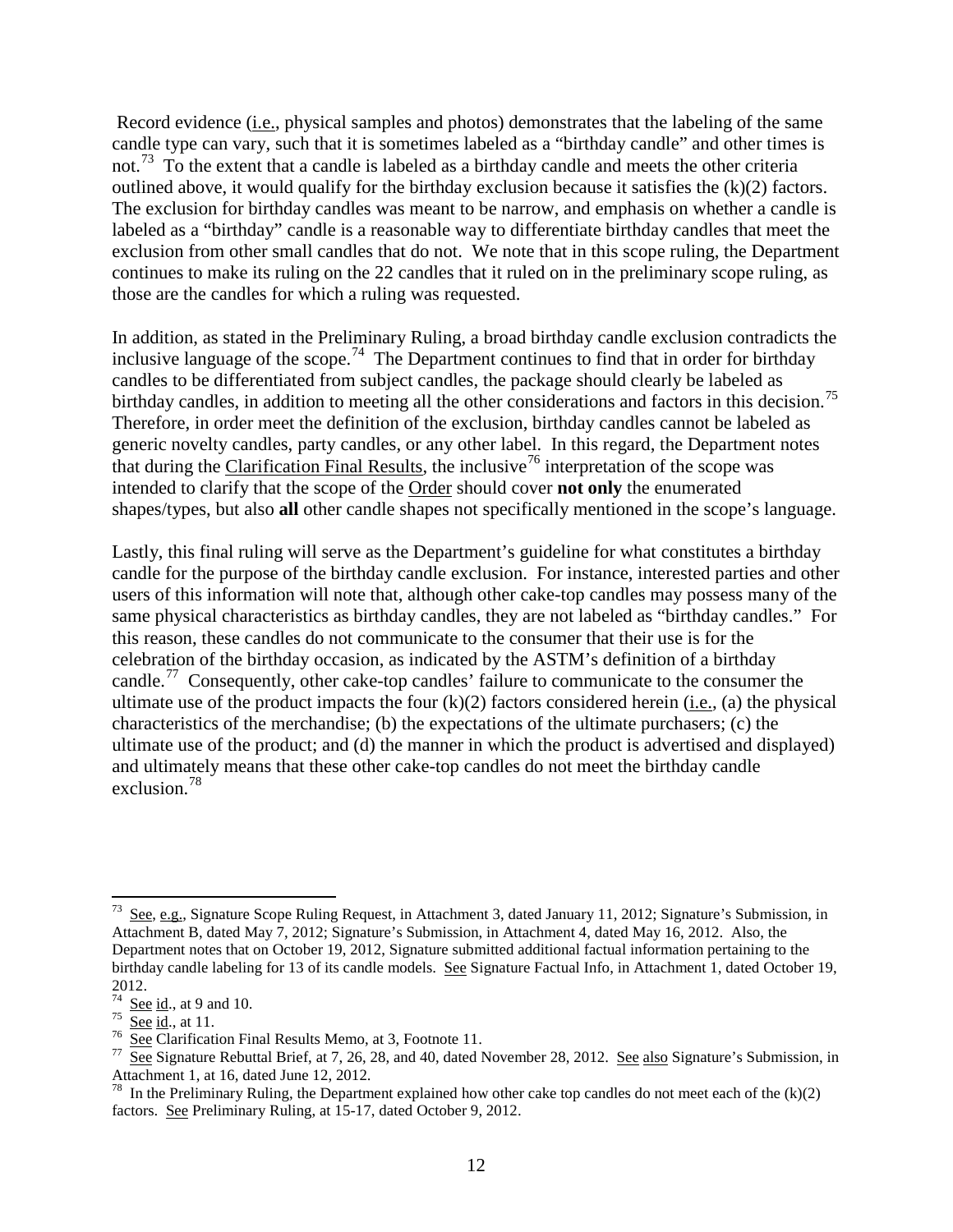## **Department's Position with Respect to Signature's Candles**

The Department preliminarily determined that all 22 of Signature's candles met the physical characteristics necessary for further consideration for exclusion from the Order. Nonetheless, the Department preliminarily ruled that of the 22 candles, only five candles were labeled as "birthday candles" such that they satisfied the birthday candle exclusion criteria.

Applying the above (k)(2) analysis to the specific Signature candles subject to this scope inquiry, the Department continues to find that five of Signature's 22 birthday candles are excluded from the order while the remaining 17 are included, as explained further below:  $^{79}$  $^{79}$  $^{79}$ 

|                  | Name of Candle                             | <b>Barcode</b>  | Included or |
|------------------|--------------------------------------------|-----------------|-------------|
|                  |                                            |                 | Excluded    |
| 1.               | <b>Cupcake Birthday Candles</b>            | 0-71169-79969-2 | Excluded    |
| 2.               | <b>Happy Birthday Candles</b>              | 0-71169-20895-8 | Excluded    |
| 3.               | Party Musical Birthday Candle              | 0-71169-15700-3 | Excluded    |
| $\overline{4}$ . | <b>Pencil Birthday Candles</b>             | 0-71169-15640-2 | Excluded    |
| $\overline{5}$ . | <b>Sparkling Daisy Birthday Candles</b>    | 0-71169-81416-6 | Excluded    |
| 6.               | <b>Black and White Candles</b>             | 0-71169-10700-8 | Included    |
| 7.               | <b>Building Block Candle (Thick model)</b> | 0-71169-81418-0 | Included    |
| 8                | Building Block Candle (Thin model)         | 0-71169-81418-0 | Included    |
| 9.               | <b>Cars Candles</b>                        | 0-71169-22412-5 | Included    |
| 10.              | Coil Candle                                | 0-71169-81419-7 | Included    |
| 11.              | Crazy Curl Candle                          | 0-71169-10510-3 | Included    |
| 12.              | Daisy Candle                               | 0-71169-20898-9 | Included    |
| 13.              | Magic Wand Candle                          | 0-71169-22510-8 | Included    |
| 14.              | <b>Metallic Rings Candle</b>               | 0-71169-81451-7 | Included    |
| 15.              | Neon Crazy Curl Candle                     | 0-71169-15662-4 | Included    |
| 16.              | <b>Pearlescent Candle</b>                  | 0-71169-81218-6 | Included    |
| 17.              | Squiggle Candle                            | 0-71169-15667-9 | Included    |
| 18.              | <b>Stacked Stripes</b>                     | 0-71169-10511-0 | Included    |
| 19.              | <b>Starlight Candle</b>                    | 0-71169-20896-5 | Included    |
| 20.              | <b>Super Star Candles</b>                  | 0-71169-15899-4 | Included    |
| 21.              | <b>Sweet Scoop Candle</b>                  | 0-71169-79081-1 | Included    |
| 22.              | Winnie the Pooh Candle                     | 0-71169-22500-9 | Included    |

<span id="page-12-0"></span> $79$  See, e.g., Signature Scope Ruling Request, in Attachment 3, dated January 11, 2012; Signature's Submission, in Attachment B, dated May 7, 2012; Signature's Submission, in Attachment 4, dated May 16, 2012. Also, the Department notes that on October 19, 2012, Signature submitted additional factual information pertaining to the birthday candle labeling for 13 of its candle models. See Signature Factual Info, in Attachment 1, dated October 19, 2012. For this final ruling, the Department continues to issue its ruling on the 22 candles that were ruled on in the preliminary ruling, because those are the candles for which a scope ruling was requested. As such, the Department considers the record evidence for the birthday candle labeling factor based on the submissions and the physical samples provided by Signature on May 7, 2012.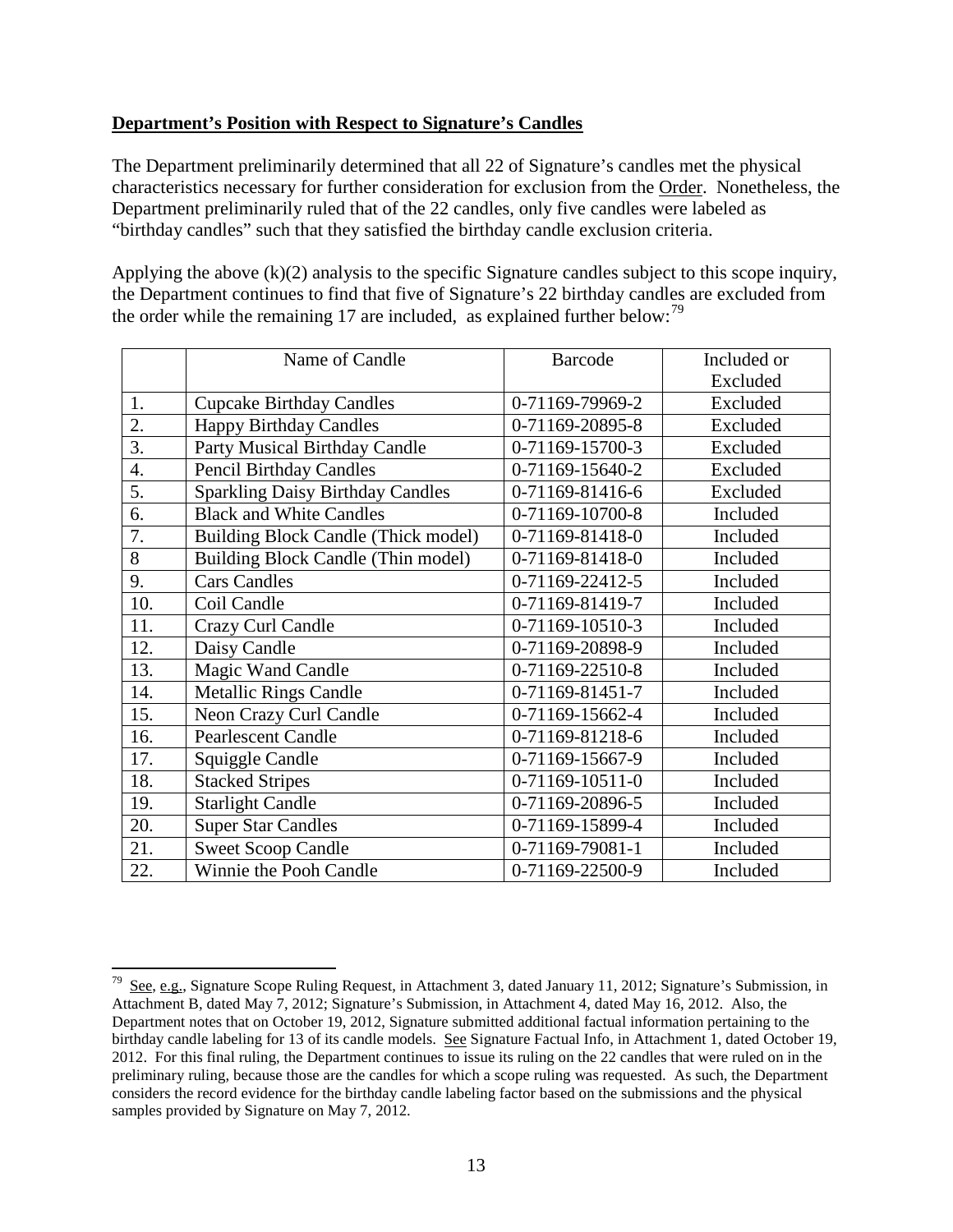## *Physical Characteristics*

- a. These candle models are small, thin and lightweight and, thus, suitable for placing on top of a cake, cupcake, or other confection for the birthday occasion.<sup>[80](#page-13-0)</sup>
- b. These candle models have a burn time of one hour or less.<sup>[81](#page-13-1)</sup>
- c. These candle models are unscented.<sup>[82](#page-13-2)</sup>
- d. The height of these candle models does not exceed  $4.25$  inches.<sup>[83](#page-13-3)</sup>
- e. The diameter or thickness of the candle's stem portion does not exceed 3/8 or 0.375 inches.[84](#page-13-4)
- f. The weight of each of these candle models does not exceed  $8.13$  grams.<sup>[85](#page-13-5)</sup>
- g. The candles are sold in multiple candle packages containing three-24 candles.<sup>[86](#page-13-6)</sup>
- h. The five excluded candles are clearly labeled as birthday candles, while the 17 included ones are not.<sup>[87](#page-13-7)</sup>
- i. These candle models do not contain stearic acid (stearin).<sup>[88](#page-13-8)</sup>
- j. These candle models are food-safe in accordance with federal guidelines.
	- These candles are in compliance with the federal ban on cadmium content.<sup>[89](#page-13-9)</sup>
	- $\bullet$  These candles are in compliance with the federal ban on lead content.<sup>[90](#page-13-10)</sup>
	- For the candle models that use a candle holder, these use a plastic that is food-safe in compliance with FDA regulation.<sup>[91](#page-13-11)</sup>

For all these reasons, the Department finds that the five excluded candle models have certain physical characteristics that distinguish birthday candles from subject candles. Here, the five excluded candle models are all labeled as birthday candles and fulfill all of the physical characteristics necessary to distinguish them from subject candles.

<span id="page-13-0"></span>See, e.g., Signature's Submission, at 3, dated April 2, 2012; Signature's Scope Ruling Request, at 10, dated January 11, 2012.<br><sup>81</sup> See Signature's Rebuttal Brief, at 23, dated November 28, 2012.

<span id="page-13-2"></span><span id="page-13-1"></span><sup>&</sup>lt;sup>82</sup> See, e.g., Signature's Comments, at 3, 4, and Exhibit 2, dated May 16, 2012 (Exhibit 2 contains Signature's Testing Protocol). Signature's Submission at 7, dated June 12, 2012; Signature's Scope Ruling Request at 10, dated January 11, 2012; Signature's Rebuttal Brief, at 2, 15, 21, 27 and 33, dated November 28, 2012.

<span id="page-13-4"></span><span id="page-13-3"></span><sup>&</sup>lt;sup>83</sup> See Signature Factual Info, at Exhibit 2, dated October 19, 2012.<br><sup>84</sup> See, e.g., Signature's Factual Info Rebuttal, at 4 (Footnote 2), dated October 31, 2012; Signature's Rebuttal Brief, at 21, dated November 28, 20

<span id="page-13-6"></span><span id="page-13-5"></span><sup>&</sup>lt;sup>85</sup> See Petitioner Factual Info, at Exhibit B, Table 7, dated October 19, 2012.<br><sup>86</sup> See Analysis Section: Physical Characteristics.<br><sup>87</sup> <u>See</u> the physical samples Signature submitted on May 7, 2012, and the Department'

<span id="page-13-7"></span>

<span id="page-13-9"></span><span id="page-13-8"></span><sup>&</sup>lt;sup>89</sup> See, e.g., CPSB: Test Method CPSC-Oi-E1003-09.1, as noted in Signature's Testing Report; Signature Case Brief, at 11, dated November 19, 2012; Signature's Rebuttal Brief, at 2, 16, 21, and 27, dated November 28, 2012; Signature Factual Info, at 3 and Attachment 3, dated October 19, 2012 (Target Declaration); Signature Factual Info Rebuttal, at 3, dated October 31, 2012.

<span id="page-13-10"></span><sup>90</sup> See, e.g., CPSC: Ban of Lead-Containing Paint and Certain Consumer Products Bearing Lead-Containing Paint, 16 CFR 1303, as noted in Signature's Testing Report; Signature's Rebuttal Brief, at 2, 16, 21, and 27, dated November 28, 2012; Signature Factual Info, at 3 and Attachment 3, dated October 19, 2012 (Target Declaration); Signature Factual Info Rebuttal, at 3, dated October 31, 2012; Signature Case Brief, at 11, dated November 19, 2012.

<span id="page-13-11"></span><sup>&</sup>lt;sup>91</sup> See, e.g., FDA: Chapter 1, Subchapter B: Food for Human Consumption, Indirect Food Additives, 21 CFR 175-177, as noted in Signature's Test Report; Signature's Rebuttal Brief, at 2, 16 and 21 dated November 28, 2012.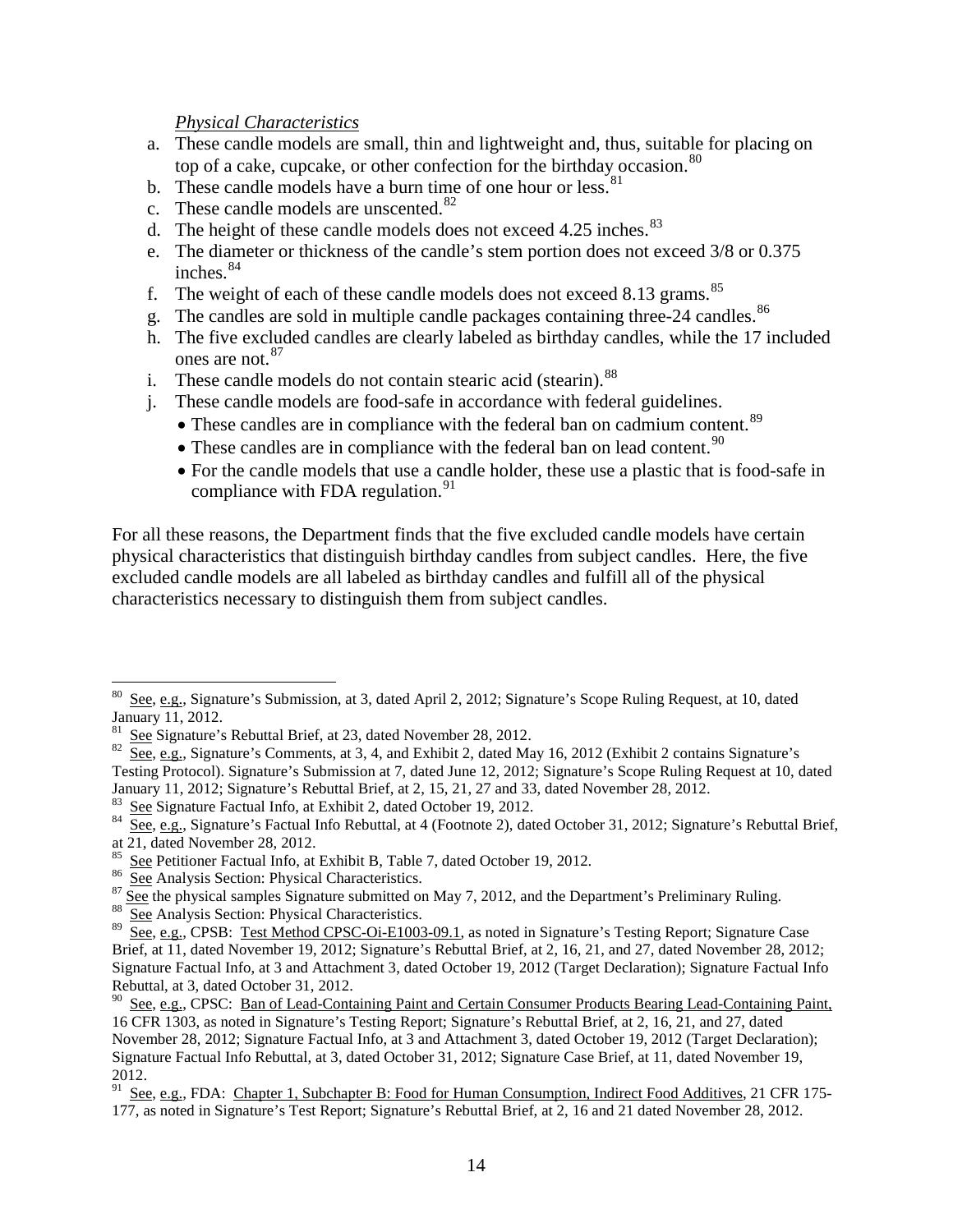In contrast, the Department finds that, while the remaining 17 cake-top candle models meet most of the physical requirements that distinguish birthday candles from subject candles, they are not clearly labeled as such, but are instead labeled as generic party or novelty candles. Thus, these 17 candle models do not fulfill all of the physical characteristics necessary to distinguish them from subject candles.

## *Expectation of the Ultimate Purchasers*

- k. The five excluded candle models are clearly labeled as "birthday candles" while the others are not.  $92$
- l. Consumers expect that the five excluded candle models would be placed on a birthday confection<sup>[93](#page-14-1)</sup> for a one-time celebration,<sup>[94](#page-14-2)</sup> while for the remaining 17 candles, there is no expressed specific consumer expectation.

The Department finds that the five excluded candle models are characterized by the ultimate purchaser as having a specific expectation for their use (*i.e.*, specifically labeled and used for the celebration of a birthday), as opposed to subject candles (e.g., home décor, atmosphere), whose purchasers can have any number of expectations depending on the candle type. This factor can thus be used to distinguish birthday candles from subject candles.

Furthermore, the Department finds that the 17 included cake-top candle models fail to expressly generate the expectation that they are used **specifically** to celebrate the birthday occasion. In contrast, the Department notes that the expectation of the ultimate purchaser of a candle clearly labeled as a birthday candle is specific to the celebration of the birthday occasion. This factor is key in discerning those candles used specifically for the celebration of a birthday occasion from those candles used for other types of celebrations. As such, the Department finds that the 17 included cake-top candle models do not generate the specific expectation of celebrating the birthday occasion.

# *Ultimate Use of the Product*

m. Consumers use the five excluded candle models for the specific purpose of decorating a birthday cake,<sup>[95](#page-14-3)</sup> cupcake, or other birthday confection,<sup>[96](#page-14-4)</sup> as demonstrated by the birthday candle label, whereas the 17 included cake-top candles can be used in a one-time, disposable manner for a number of occasions, as they are generically labeled as "party," "novelty" candles, etc.  $97$ 

The Department finds the five excluded candle models are used for the **specific** purpose of decorating a birthday cake, birthday cupcake, or other birthday confection (as demonstrated by the birthday candle label). Therefore, the excluded birthday candles have a clearly defined use as they are labeled as birthday candles, differentiating them from other small, subject merchandise candles, as well as any other candle simply labeled as a novelty or party candle.

<span id="page-14-0"></span><sup>&</sup>lt;sup>92</sup> See the physical samples Signature submitted on May 7, 2012, and the Department's Preliminary Ruling..<br><sup>93</sup> See Signature's Pobuttel Priof, at 28, dated November 28, 2012.

See Signature's Rebuttal Brief, at 28, dated November 28, 2012.

<span id="page-14-2"></span><span id="page-14-1"></span> $\frac{94}{5}$  See Signature's Scope Ruling Request, at 10, dated January 11, 2012.

<span id="page-14-5"></span><span id="page-14-4"></span><span id="page-14-3"></span><sup>&</sup>lt;sup>96</sup> See Signature's Scope Ruling Request, at 11, dated January 11, 2012.<br><sup>97</sup> <u>See</u> the physical samples Signature submitted on May 7, 2012, and the Department's Preliminary Ruling.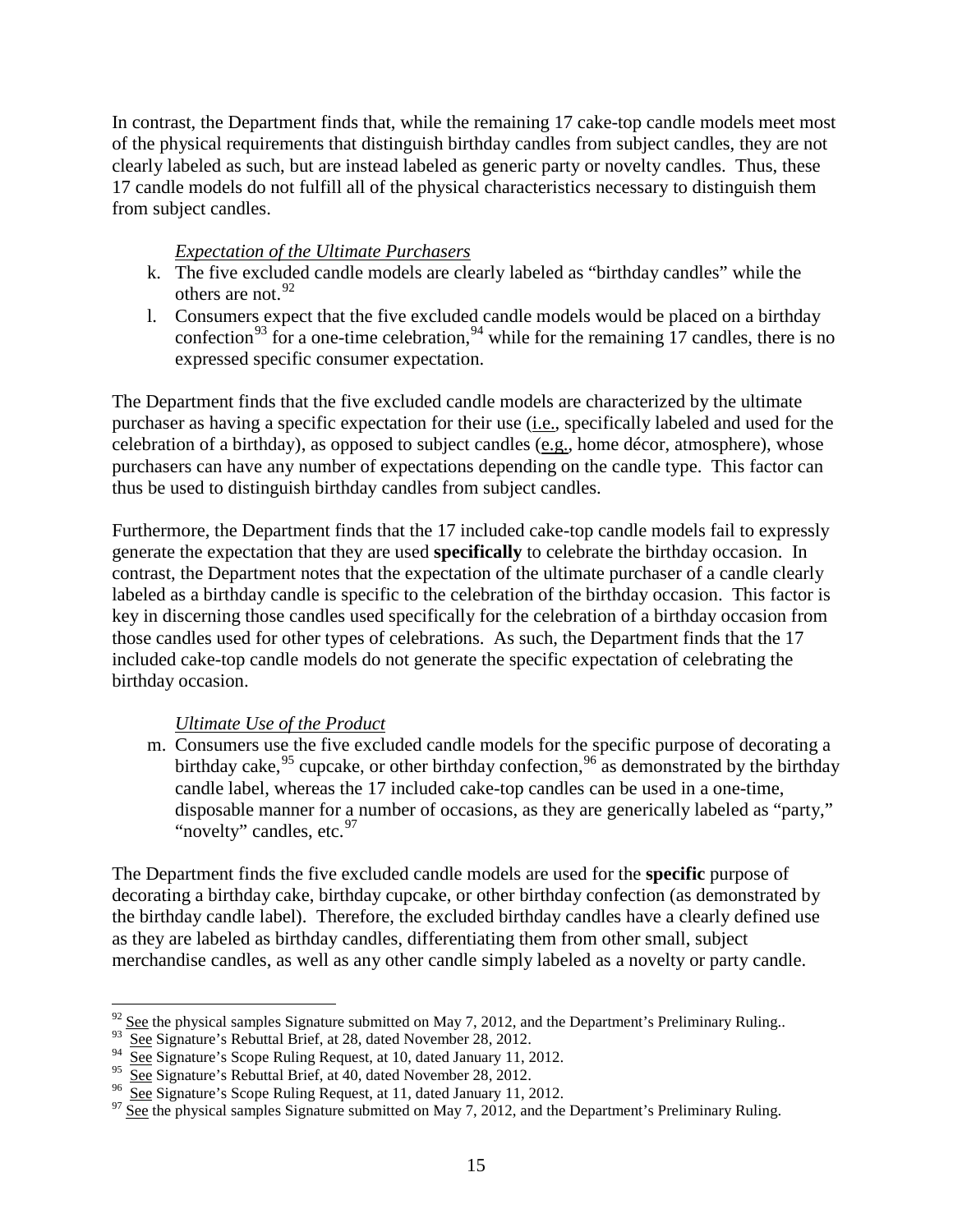Conversely, as demonstrated by the labeling on the package,  $98$  the 17 included candle models are not specifically used for the purpose of decorating a birthday cake, birthday cupcake, or other birthday confection. Therefore, in contrast with excluded birthday candles, these 17 candle models do not have a clearly defined use that differentiates them from subject candles. As such, the Department cannot assess whether the ultimate use of these 17 cake-top candle models is specifically for commemorating a birthday celebration.

#### *Manner in Which the Product is Advertised and Displayed*

- n. These birthday and cake-top candle models are advertised and displayed in the baking section of grocery stores and supermarkets.<sup>[99](#page-15-1)</sup>
- o. These birthday and cake-top candle models may also be advertised and displayed in the birthday or baking sections of party stores. $100$
- p. When these birthday and cake-top candle models are sold in other retail establishments (e.g. drug stores, etc.) they are advertised and displayed in the birthday or baking sections (i.e., separated from other subject candles which are advertised and displayed in the home decoration section).<sup>[101](#page-15-3)</sup>
- q. Record evidence shows that the five excluded candle models are clearly advertised and displayed as "birthday candles" when sold online, while record evidence does not show that the 17 included cake-top candle models are clearly advertised and displayed as a "birthday candle" when sold online (i.e., as opposed to a party, novelty, or generic nonexcluded figurine). $102$
- r. The five excluded candle models, in any of the channels of trade discussed above, are labeled as birthday candles<sup>[103](#page-15-5)</sup> and are advertised and displayed along with other birthday items (e.g. cake decoration materials, decorative icing, birthday cards, etc.).<sup>104</sup> The remaining 17 included cake-top candle models may be similarly advertised and displayed, but are not labeled as birthday candles.

The Department finds that even when there is an overlap in the channels of trade between birthday candles and subject candles, these five candle models are displayed and advertised in separate sections of a store (i.e., baking section, as opposed to the home decoration section). In addition, the Department notes that these five candle models are advertised and displayed in a distinct manner from that of subject candles, regardless of the channel of trade in which the candles are sold. The Department notes that because these five candle models were labeled as birthday candles,  $105$  these are adequately advertised and displayed as birthday candles. Furthermore, the birthday candle label allows the excluded candle models to be distinguished from the other party or novelty candles even when they are all displayed within the baking aisle.

<span id="page-15-2"></span>

<span id="page-15-4"></span><span id="page-15-3"></span>

<span id="page-15-1"></span><span id="page-15-0"></span><sup>&</sup>lt;sup>98</sup> See supra (Expectation of the Ultimate Purchasers).<br><sup>99</sup> See Signature's Scope Ruling Request, at 13, dated January 11, 2012.<br><sup>100</sup> See <u>id</u>.<br><sup>101</sup> See Id.<br><sup>102</sup> See Signature Submission at Exhibit B, dated May 7, 20 May 16, 2012.

<span id="page-15-6"></span><span id="page-15-5"></span> $\frac{103}{104}$  See, and the Department's Preliminary Ruling.<br>  $\frac{104}{104}$  See id. at 13.

<span id="page-15-7"></span>